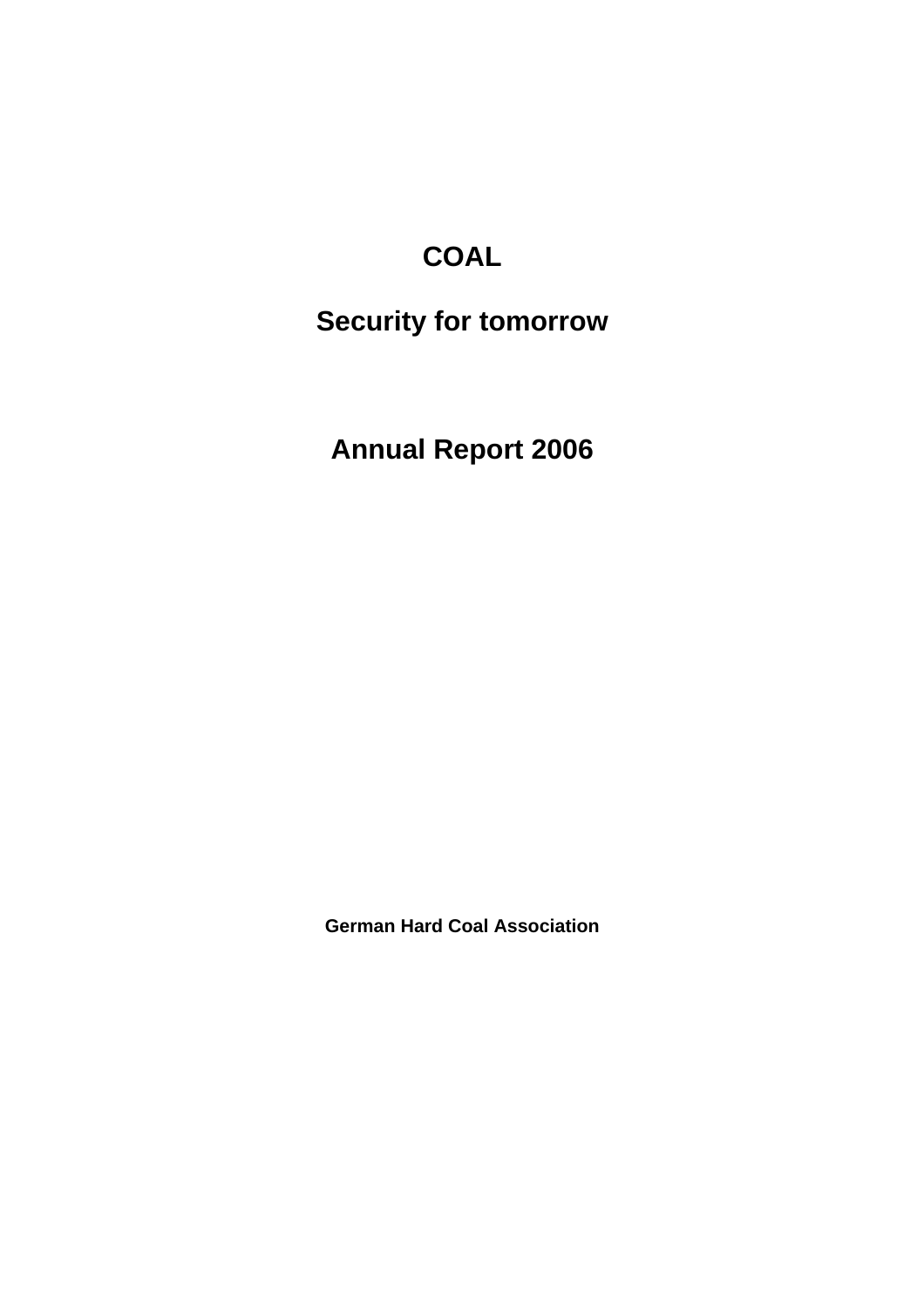#### **Foreword**

"Security for tomorrow" is the key theme for the GVSt annual convention and Annual Report 2006. The German coal industry and all the companies and businesses that are connected with it need planning reliability for the years ahead. Only then can they do their bit to ensure future security of supply for the needs of government, industry and society in general.

The German mining industry and the RAG Group that has emerged from it now stand at a historic crossroads. It has been agreed that future plans will be drawn up by the spring of 2007 as part of an overall package. The "white part" of RAG is to be detached and will be floated on the stock exchange as an integral company under a new name, thereby writing a new chapter in the industrial history of Germany. The "black part" will again become the core business of the RAG of the future. The company is to be incorporated into a foundation that will cover and manage the inherited liabilities from RAG's past mining activities.

Unless we see some momentous change in world market prices, the future of the indigenous coal mining industry will be determined solely by political decision making. However the national Government and the Länder governments in the mining regions are no longer prepared to go on paying for coal subsidies on the same scale as before. Coal industry aid will therefore continue to be run down as planned and may well be phased out altogether in a socially acceptable way at some point in the future, unless energy policy reasons dictate that a major review is needed. This year's GVSt Annual Report will show that these reasons exist today and are likely to persist.

Essen, October 2006

Dr Werner Müller

Chairman of the Management Board of the German Hard Coal Association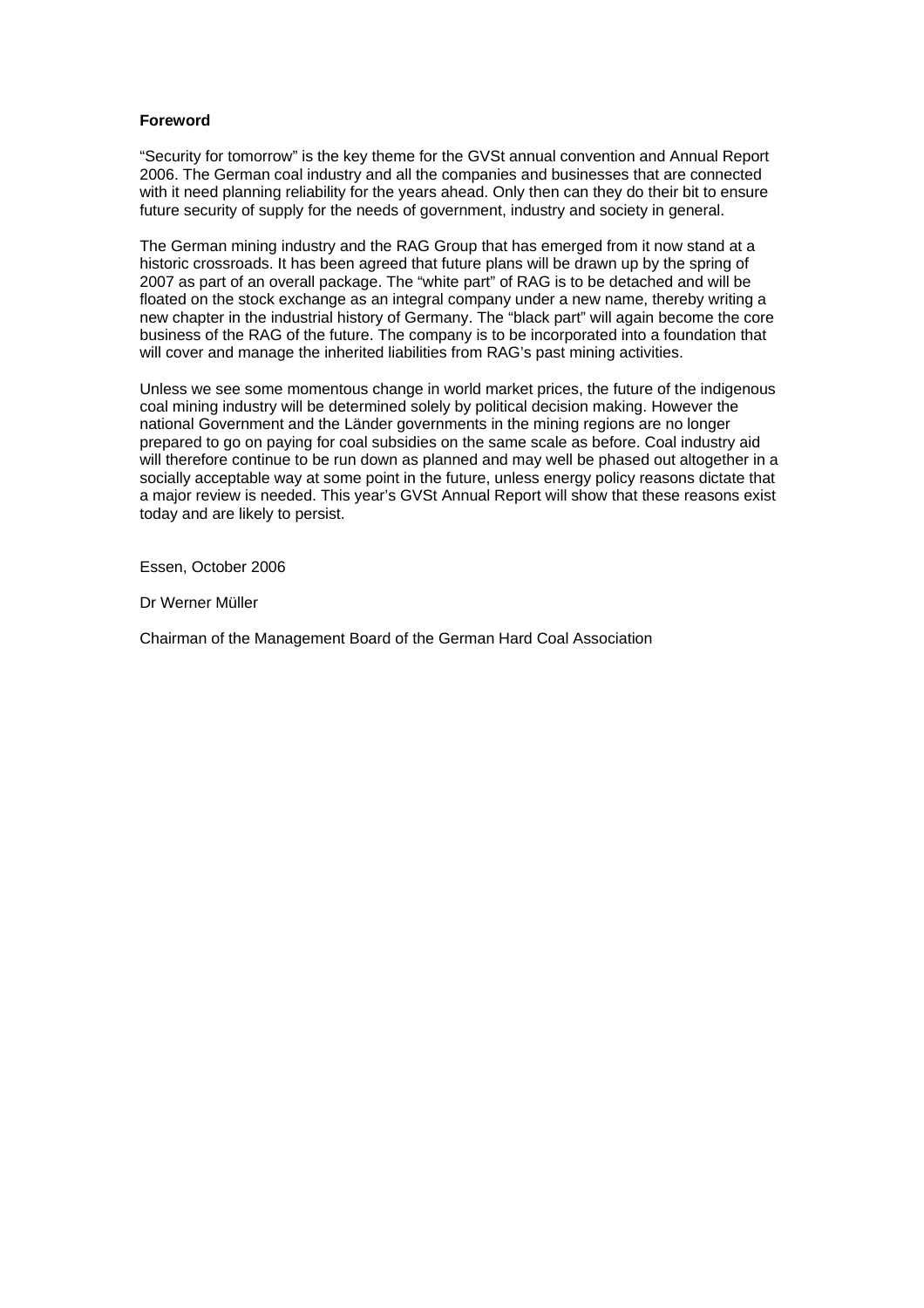### **Contents**

#### *Security for tomorrow*

**Indigenous coal is a safeguard for future supplies of energy and raw materials**  The triad of energy policy objectives for Germany and the EU

### **Indigenous coal and security of supply**

Oil and gas import risks Coal import risks

#### **Indigenous coal and the economic argument**

The distorted debate on coal subsidies Cutting the bill for foreign trade in energy Coal as a regional-based economic and employment factor – the fiscal consequences of rejecting socially-acceptable restructuring The mining industry's technological credentials

#### **Indigenous coal and environmental sustainability**

Eco-friendly coal winning Climate-friendly coal utilisation with clean coal technology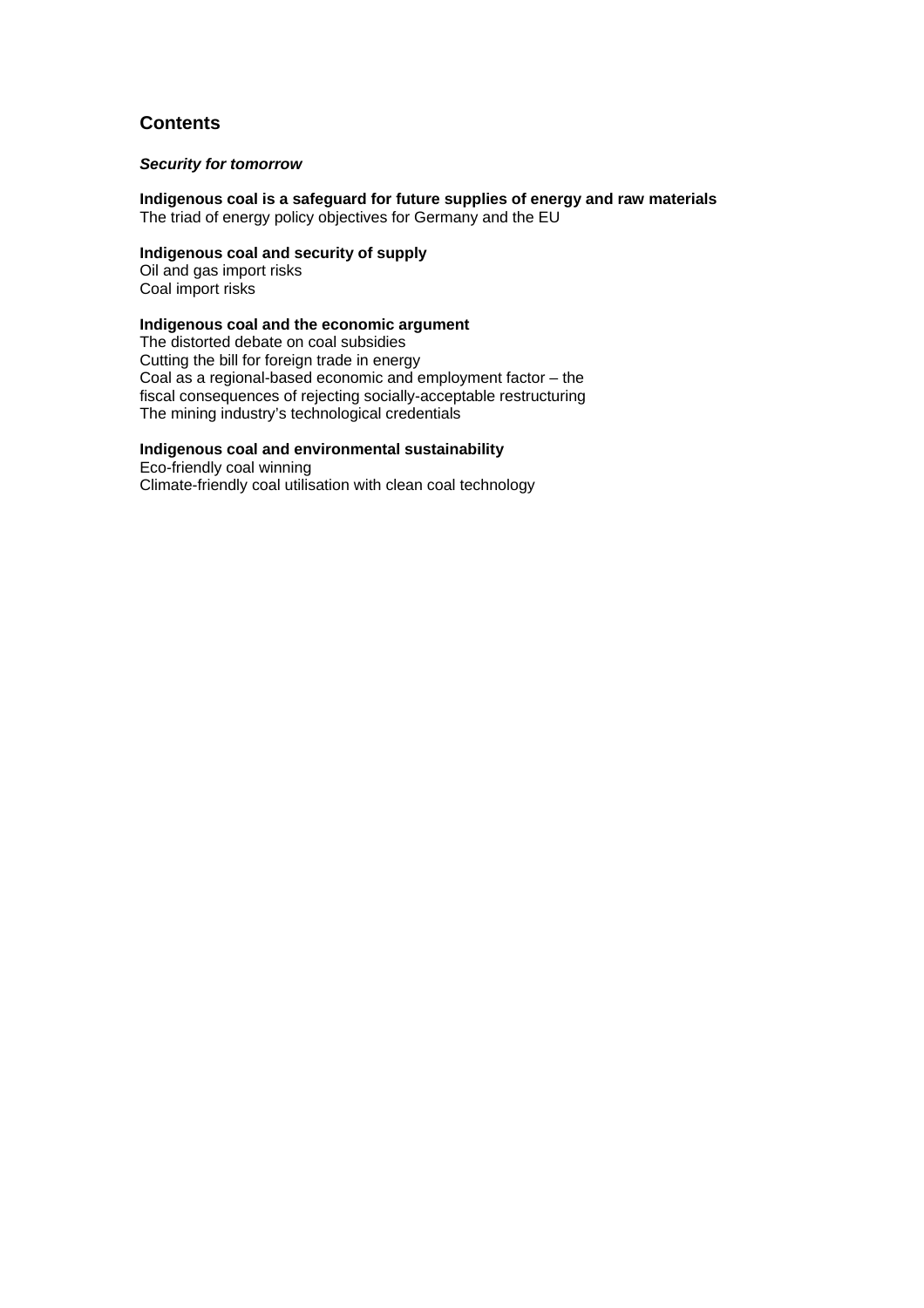### **Security for tomorrow**

 *"Is coal on the way back?***"**  Der Spiegel, October 2006

*"Give us coal!***"**  Financial Times Deutschland September 2006

*"Resources in short supply***"**  Handelsblatt, August 2006

*"We need an ideology-free energy mix***"**  Handelsblatt, July 2006

*"The struggle for raw materials – the earth's dwindling resources***"**  Spiegel Special, summer 2006

*"The cold war for a warm living room***"**  Capital, June 2006

The future of the German coal industry: security for tomorrow. This is the key theme of this year's Annual Report. Planning reliability for the mining industry and social security for its workforce, security of energy supply for the German economy and for Germany's homebased industry and a secure future for the regions affected.

Nevertheless, the future of the German coal industry has once again been the subject of controversy in recent months. The opinions being put forward on the prospects for the German mining industry range from the phasing-out of coal subsidies, which would spell the end of coal production in Germany, to the retention of a core mining capacity on a lower level than that of the present industry. All those involved in the debate agree, however, that whatever happens the policy of socially acceptable restructuring for the coal industry is to be continued. At the time this Annual Report went to press a political decision on the future of the German coal industry had still to be taken. What is certain is that aid to the coal industry, which has been progressively cut back on an unparalleled scale for years – in fact by well over 50% in the last decade – is set to decline still further. There is also no doubt that Government policy continues to take priority, and this is acknowledged by the German mining industry. The policy makers in the Federal Government and in the coal-producing Länder of North Rhine-Westphalia and Saarland will determine whether or not indigenous coal will be given a role to play in the national energy mix or whether Germany's energy and raw materials supplies will become even more reliant on imports, with all the risks that this entails.

In view of the way world market and raw-materials trends have developed this year there are now more good arguments than ever for retaining German coal and for maintaining access to the nation's deposits, as well as for preserving an indigenous mining industry as a reference base for German mining technology. This Report will seek to examine these arguments in detail and to present them in the light of latest developments.

Germany, autumn 2006: the global situation in respect of energy and raw materials, and their impact on the national economy and industry, has not improved in any way. At the end of September this year Claude Mandil, the Executive Director of the International Energy Agency (IEA), gave a speech to the Bochum Ruhr University in which he summed up the current security-relevant aspects of the world's energy and supply situation in three key statements:

 $\triangleright$  Increasing dependence on imports from a limited number of supplier countries that moreover are frequently beset by political and economic instability.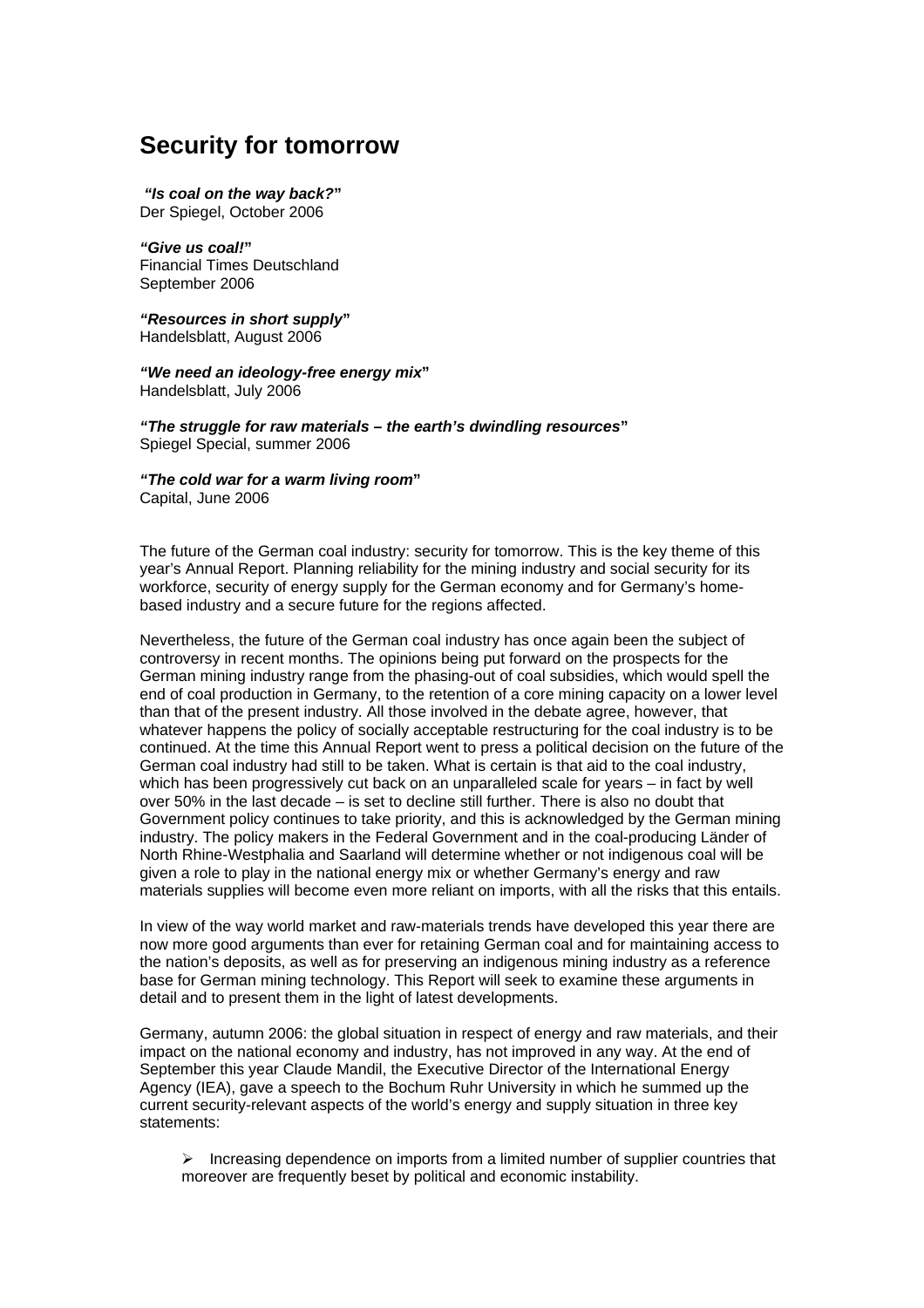$\triangleright$  Increase in commodity trading using transport routes that pass through seaway bottlenecks threatened by piracy, terrorism and other misfortunes ("dire straits").

 $\triangleright$  Increasing competition for the world's resources dwindling as a result of growing global demand, especially from the new commodity consumption centres like China and India.

In this same context Mandil pointed to a number of developments during 2006:

 $\triangleright$  Russia's ongoing pursuit and intensification of a strategy specifically designed to play power politics with its huge reserves of raw materials, especially oil and gas, and in this way to strengthen the position of the Gasprom Group in relation to and to the detriment of its contract partners.

 $\triangleright$  The major lack of investment in much of the energy sector at global level. While the IEA's World Energy Outlook 2005 estimated that by 2030 the global investment requirements would be in the region of US \$ 17 billion, the November 2006 edition of the WEO puts the figure at US \$ 20 billion. While there is no physical shortage of oil and gas, it is held that reserve capacity in respect of stockpiling and conversion is still inadequate. As a result there is not the level of in-built flexibility needed to cope with surges in demand and various crisis situations that are now occurring with increasing frequency.

Mandil then went on to present a package of measures that will be required to ensure greater energy security: "More capacity, more efficiency, more diversity, more transparency plus a safety net, because the unthinkable can happen." In concrete terms he referred to the greater level of diversification both in fuels and in sources of supply and proceeded to advocate an energy mix that kept open and developed all possible options – "We need all tools" – from nuclear energy and the renewables to coal, with the latter to be used as far as possible in conjunction with carbon capture and storage (CCS).

The European Union sees things in quite a similar way – that is to say, the situation is desperate but can be steered towards a future where there is security of energy and raw materials supply provided the correct decisions are taken. At the turn of the year 2006/2007 the European Commission is to adopt and present an Energy Package, the essential contents of which were outlined at the end of September by Energy Commissioner Andris Piebalgs in a paper entitled "Towards a New European Energy Policy". The Energy Package constitutes the Commission's response to the call made at the EU's Hampton Court Summit for a new European energy policy. Piebalgs listed a number of concrete energy initiatives, including:

 $\triangleright$  The Strategic Energy Review, as proposed in the Commission Green Paper. This document seeks to initiate a public review of the advantages and drawbacks of the various individual fuels and to develop a "vision" for a sustainable and secure EU energy mix of the future, with proposals for practical steps that have to be taken along the way. The reference criteria are the three key energy policy objectives of security of supply, environmental sustainability and competitiveness.

 $\triangleright$  A communication entitled "Sustainable Coal", which replaces the originally planned communication on Clean Coal Technologies. This document examines the opportunities and problems for future sustainable coal utilisation in Europe – including the use of solid fuel from indigenous sources. As well as calling for increased efficiency the Directorate-General for Energy and Transport (DGTREN) considers that CCS technologies will have to be developed and then introduced from around 2020 onwards.

Piebalgs emphasised that by intensively promoting  $CO<sub>2</sub>$ -free and indigenous or local forms of energy, namely renewables, coal and nuclear power, the EU would be able to improve its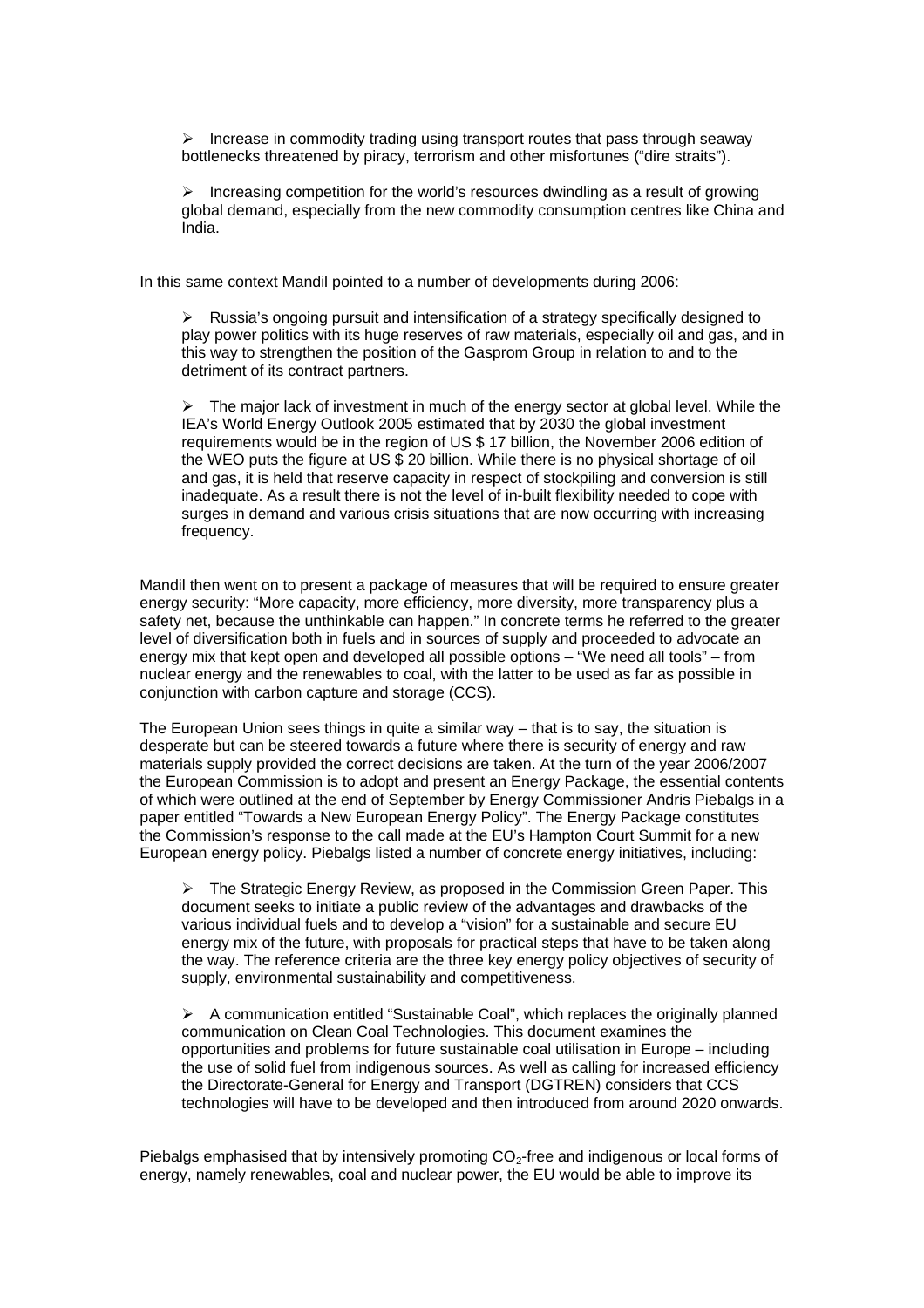security of supply situation and at the same time take a leading role as an international technology leader. However he also said that as far as "low carbon research" was concerned the EU was still lagging behind other countries, notably the USA.

In January 2007 Germany will be taking over the EU Council Presidency for a period of six months. In the course of the past year various members of the Federal Government – with Chancellor Angela Merkel at the forefront – have repeatedly stressed that security of energy supply for Germany and Europe as a whole will be a key aspect of the German tenure. In that year Germany will also assume the presidency of the world's leading industrialised nations (G8) and in this regard Foreign Affairs Minister Frank-Walter Steinmeier made the following statement in early September: "We intend to give energy issues special status during the course of next year." At the same time the results of the two energy summits convened by Chancellor Merkel in March and October of this year should provide reference values and guidelines for an energy concept for Germany, which the Federal Government intends to put forward in the autumn of next year.

Some indications of the type of fuel mix that Germany will require for electricity generation by the year 2030 have already been suggested in an updated prognosis submitted in August by the Energy Institute of Cologne University (EWI) and the consultants Prognos AG, which was commissioned by the Federal Ministry for Economic Affairs. In its "Oil price scenario" this document revises its "Reference prognosis" from 2005 by introducing the image of permanent oil-price rises and the impact of such a development on the energy markets. One of the main statements contained in the latest forecast is that coal's contribution to electricity generation will increase from the current figure of 22% to 31% by the year 2030. In its "Reference Prognosis" of 2005, on the other hand, the EWI/Prognos study had suggested that coal's input would decline substantially to a mere 8.5%.

The new "Oil price scenario" forecast has calculated that the demand for coal will grow from the current figure of about 63 mill tonnes to just below 70 mill tonnes by 2030, of which some 25 mill tonnes still come from the domestic mining industry. This scenario therefore raises the following questions: Given the high demand for coal and the ongoing reduction in German coal mining capacity, and eventually even the politically determined closure of the industry, will Germany in future be able to procure sufficient quantities of coal at affordable prices in order to meet its power generating requirements? What will the world market price for coal be like by then? Will the domestic coal industry have then become a "marginal seller" just as the last colliery is closed?

A recent study on energy resources carried out by the Federal Institute for Geosciences and Raw Materials (BGR) in the autumn of 2006 has indicated that in the long term coal could even replace oil as the world's primary fuel. In view of the huge upsurge in coal consumption worldwide the BGR believes that the global coal market may well experience bottlenecks and shortages. Energy market analysts share this opinion.

On top of the perpetual problem of security of energy and raw materials supply for the national economy and industry, both now and in the future, the issues surrounding the economic impact of the coal industry at regional level and the ongoing process of restructuring are still as relevant as ever. The UK experience, which has been borne out by scientific research, should serve as a warning here. A study carried out by Sheffield Hallam University, entitled "Twenty years on: Has the economy of the coalfields recovered", confirms that the huge number of jobs lost by the British coalfield communities have still not been replaced to any significant degree even twenty years later. According to the study, the programme of pit closures forcefully implemented during the Thatcher era has transformed many areas into an economic and structural wasteland that persists even today.

In September 2006 the Ruhr Regional Association (RVR) published a report whose findings on the "Structure and development of the NIC-liable workforce in the Ruhr area" have parallels with the Sheffield study. The report indicates that as far as employment trends for the period 1999 to 2004 are concerned the Ruhr region continues to lag far behind the rest of North Rhine-Westphalia. The jobs lost in recent years, especially in the coal and steel industries, have still not been replaced. As a result, unemployment in the Ruhr has been well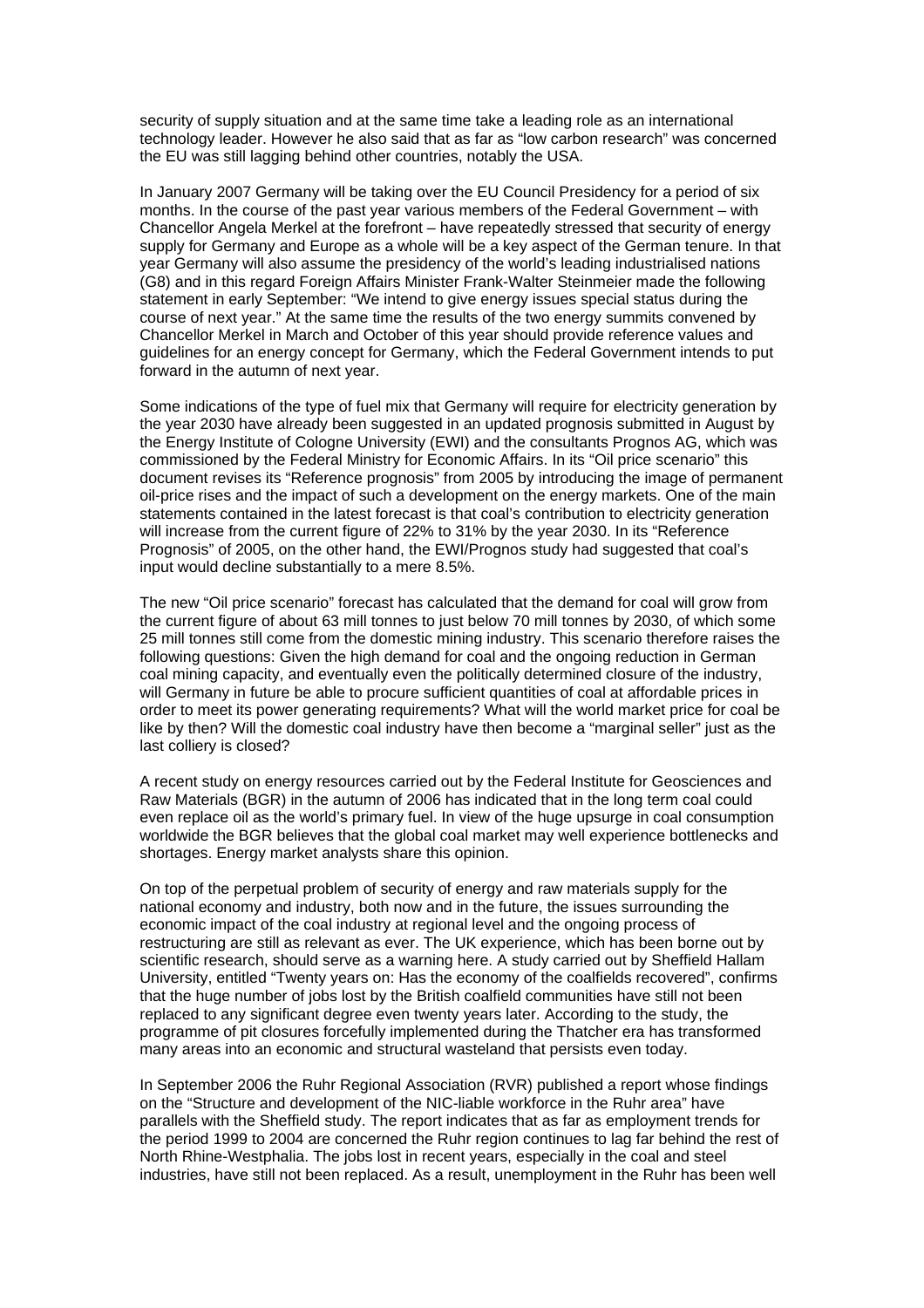above the average for quite some time. (In Saarland too unemployment levels have been higher than the average for western Germany, although here the figure is less pronounced.)

The conclusions are obvious: any further increase or acceleration in the process of coal industry restructuring would have serious consequences for the Ruhr area and for North Rhine-Westphalia (NRW) in general; the pace of structural change to date has clearly been too fast rather than too slow.

The regional impact of the coal industry in the Ruhr and in the wider NRW, both today and when measured against various conceivable scenarios – in the years ahead, has now been assessed in a new GVSt-commissioned study carried out by the eminent firm of consultants Prognos AG, which is well established in this field. (This report bears the title "Regionaleconomic impact of coal mining in North Rhine-Westphalia".) This work, which follows on from a similar and comprehensive scientific analysis undertaken by Prognos AG in 1999, focuses on the direct, indirect and induced effects of the coal industry and includes an "input-output calculation" for NRW and the computation of a regional income multiplier. The 1999 Prognos report also found that each coal-industry job could be linked to a further 1.3 NIC-liable posts in other sectors nationwide. This means that more than 80,000 jobs are still dependent on the German coal mining industry. If family members and other dependents of the workers concerned are included it can be seen that the coal industry is responsible for the economic well-being of about 180,000 persons. The latest study also seeks to provide scientifically and methodically sound evidence of the impact of various future scenarios for the domestic coal industry – including an assessment of the potential consequences for the regional economy of an accelerated restructuring process – in the wake of a number of untenable statements on this topic, some even couched in scientific terms, that emerged from the political ranks in 2006. These notwithstanding, the coal industry continues to have an energy-policy dimension that simply cannot be ignored.

Security of energy and raw materials supply, economic significance and environmental sustainability: German coal is caught in the triad of objectives of German and EU energy policy. These criteria also provide the theme for this year's Annual Report.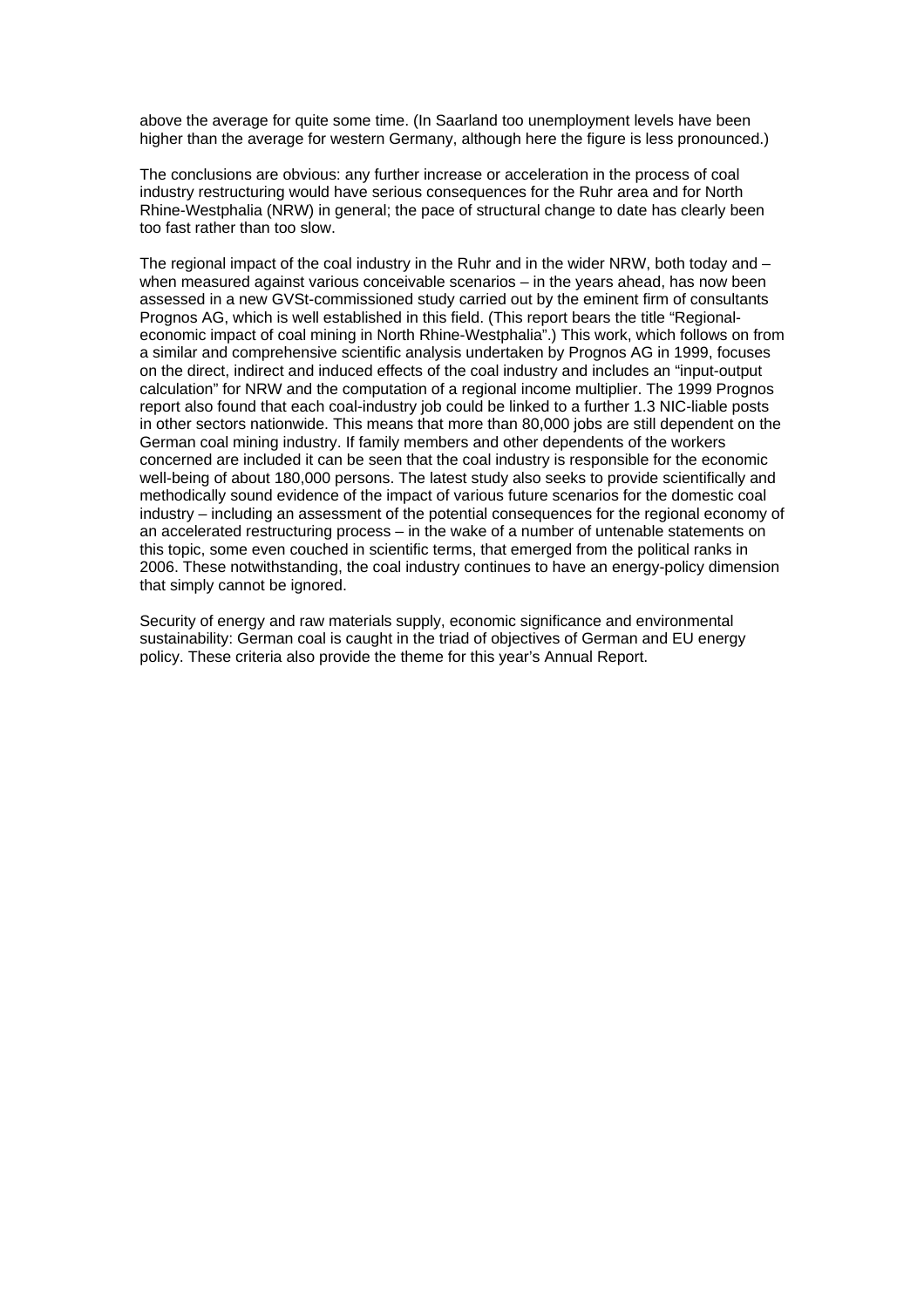### **Indigenous coal is a safeguard for future supplies of energy and raw materials**

#### **The triad of energy policy objectives for Germany and the EU**

The National Energy Summit that was held in April 2006 was the starting signal for the Federal Government's proposed overall energy concept that is due to run to 2020. The Government intends to submit the details of this plan in the course of the second half of 2007. An overall concept for German energy policy for the years and decades ahead is long overdue. Participants at the Energy Summit were in agreement that increasing reliance on imported energy, rising energy prices and global climate change would all mean huge challenges for future energy policy. The Federal Government and the trade and industry sector are ready to tackle these challenges together, to identify the key questions and to draw up a coherent response. And here there is no doubt whatsoever that coal will also have a part to play in the new energy concept.

To start the Summit off Chancellor Merkel expressly declared: "The Energy Summit has launched a discussion process that will provide an important stimulus for an innovative and fully-coordinated energy policy. It is our intention to find a sensible balance between security of supply, cost effectiveness and environmental sustainability." This balance has been much disrupted in recent years because energy policy has been dominated by the twin objectives of cost effectiveness (especially as a result of the deregulation of the energy markets) and environmental protection (primarily due to an extremely ambitious national climate policy, but also as a result of other environmental measures and the planned withdrawal from nuclear power, owing to its specific environmental risks).

*"It is our intention to find a sensible balance between security of supply, cost effectiveness and environmental sustainability."* 

Chancellor Angela Merkel, April 2006

The National Energy Summit was preceded by an intensive energy-policy debate at European level that caused quite stir, especially following the gas crisis between Russia and Ukraine at the end of 2005, which also seemed to threaten supplies to the EU. This argument raised real concerns about future energy supply security in Europe and served to illustrate that security of supply, as an energy policy objective, has lost out to other policy aims – and this in the European Union of all places. The single energy market and the process of energy market integration, which has now been made the declared aim of the new European Energy Community – a zone that extends beyond current EU borders – can indeed improve security of supply to the member states to some degree. However, single markets do not of themselves create new energy reserves or help reduce dependence on third-country imports.

*"Europe has entered into a new energy era."* 

#### EU Commission, March 2006

In March of this year, even before the German Energy Summit, the European Commission brought out a new Green Paper on energy policy entitled "A European strategy for sustainable, competitive and secure energy". In the introduction to the Green Paper the Commission declares: "Europe has entered into a new energy era." The Green Paper goes on to point out that the energy landscape has also changed both in and for Europe, with a worsening situation as far as energy supply security is concerned. One of the points highlighted by the Commission is that the EU-25's reliance on imported energy supplies is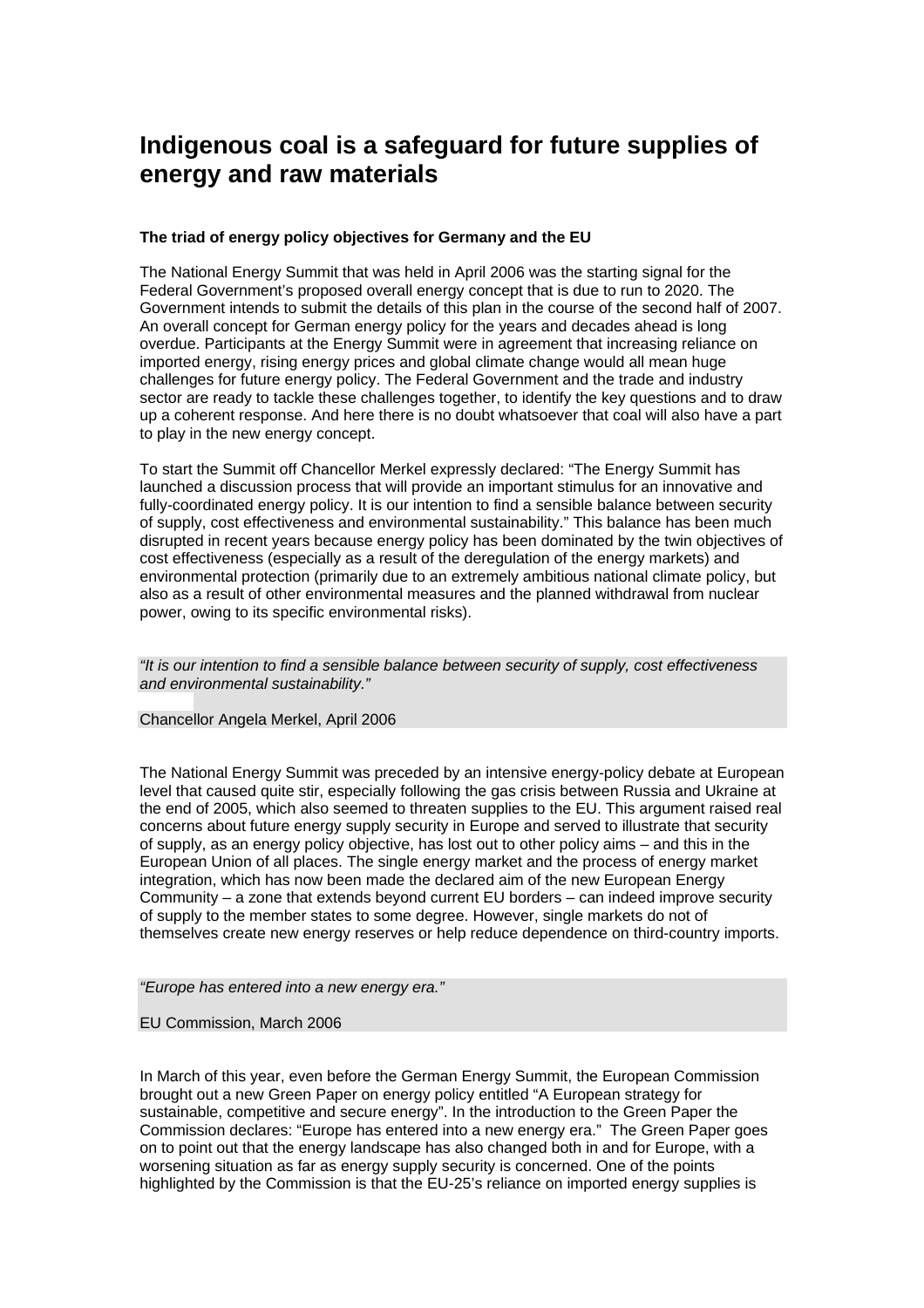likely, according to current trends, to increase from the current 55% to 65% over the course of the next 20 to 30 years (with the figure for gas expected to be as much as 80%). Moreover, a fair proportion of this will be sourced from highly insecure regions, with global energy reserves being highly concentrated. At the same time the demand for fossil fuels is growing worldwide thus placing an enormous strain on the supply chain as well as driving oil and gas prices upwards and threatening to push them even higher.

The Green Paper also presents the three key energy policy objectives. From a content point of view most of the new material consists of proposed measures for improving internal and external security of energy supply. In order to address these huge challenges the Commission recommends an impartial review of all energy sources, not least the indigenous fuels, ranging from coal through renewables to nuclear power. In broad terms the energy mix should achieve a balance between the objectives of sustainable energy use, competitiveness and security of supply. At various points in the Green Paper the Commission makes it clear that in this regard it considers that  $\cosh - a$  fuel that Europe has reserves of in abundance – has an extremely important role to play in conjunction with clean coal technologies.

In March 2006 the European Council of the Heads of State and Government used the Commission Green Paper as a basis for drawing up detailed conclusions on an "energy policy for Europe". This calls for a European energy policy that is efficient and coherent and also "does justice in a balanced way to the three objectives of security of supply, competitiveness and environmental sustainability". Here the European Council does not really deal with the individual energy sources in any detail, though it does lay down a number of general energypolicy guidelines. The EU Heads of State and Government, and this includes the German Chancellor, call for greater efforts to be made at Community level to promote a common foreign policy approach to energy security, while at the same time stressing that "the sovereignty of the member states over primary energy sources (is to be) safeguarded without restriction and the member states' choice of energy mix (is to be) fully respected". Meanwhile, measures aimed at "increasing security of supply", which is considered so important, should be followed up – and this is quoted verbatim from the conclusions drawn by the chair of the European Council on 23 and 24 March 2006 – by a "greater diversification in terms of external and indigenous energy sources, suppliers and transportation routes", whereby the intensification of such diversification strategies "should not be restricted to external sources but should also … include the development and exploitation of indigenous energy potential".

As far as Germany and the prospects for the German coal industry are concerned, the demands being made on the political home front therefore almost have a provincial ring to them. How are we to meet the European Council recommendations, namely to develop and exploit indigenous energy potential, if we are no longer exploiting the fuel source in question, one that has for years been the second largest contributor to energy production and which comprises by far the largest indigenous raw-material reserve – namely indigenous coal.

Maintaining a minimum indigenous production base in order to ensure continued access to national deposits is still the declared objective (at least to 2010) of the EU Regulation on State aid to the coal industry (1407/2002/EC), which was adopted by the Council in 2002 with the agreement of all the other Community bodies. Article 1 of this Regulation expressly states that as well as the social and regional aspects of this sector's restructuring, aid given to the coal industry by the various member states must also take account of "the need for maintaining, as a precautionary measure, a minimum quantity of indigenous coal production to guarantee access to reserves". In Item 7 of the preamble, for example, the Regulation states that "strengthening the Union's energy security, which underpins the general precautionary principle, therefore justifies the maintenance of coal-producing capability supported by State aid".

 "*A minimum level of production of subsidised coal will also help to maintain the prominent position of European mining and clean coal technology, enabling it in particular to be transferred to the major coal-producing areas outside the Union*."

EU Regulation on State aid to the coal industry, 1407/2002/EC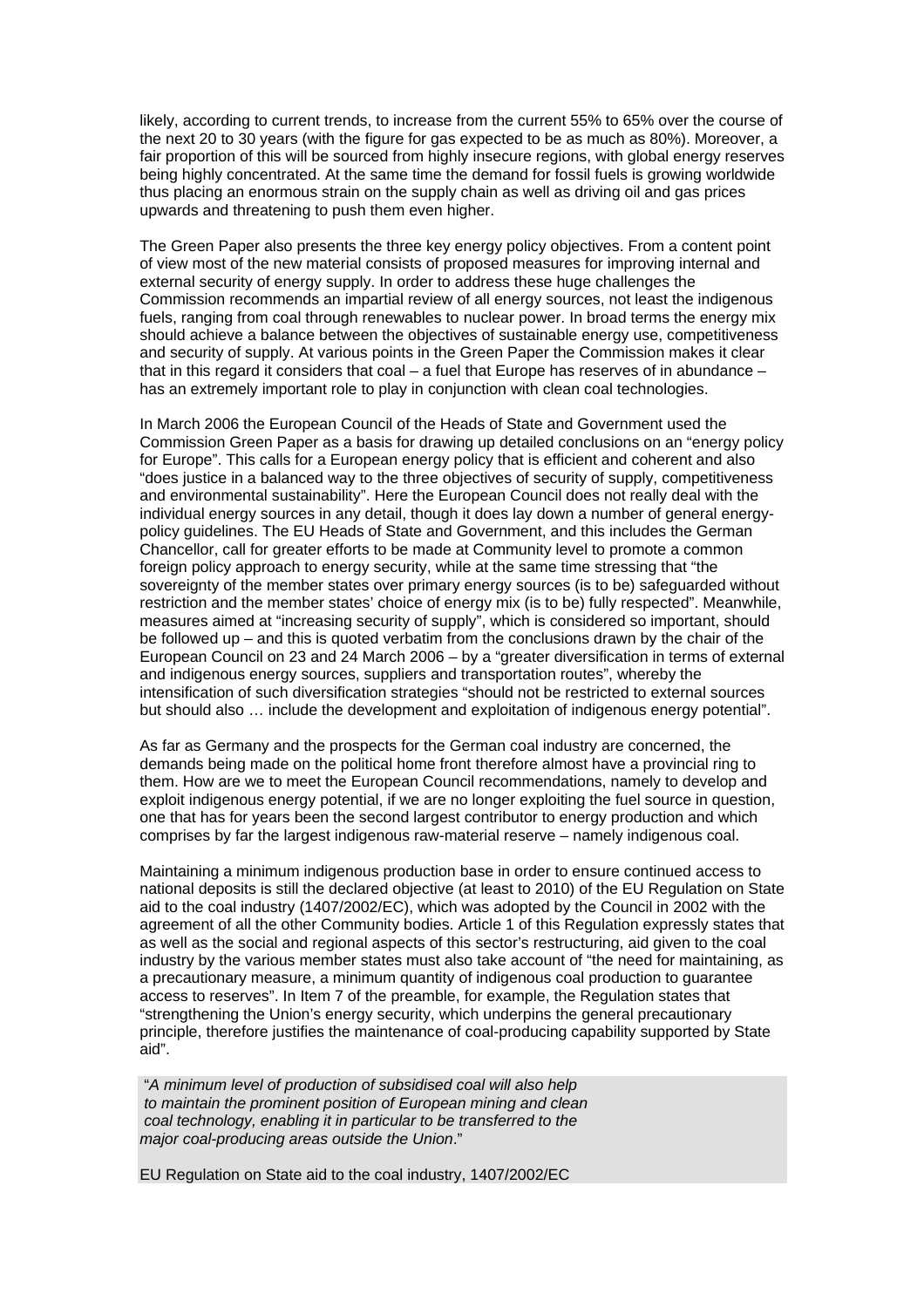As well as helping to ensure security of energy supply, a role that is recognised politically and legally at European level, it is clear that, when measured against the real alternatives, the German coal industry is compatible with the other key energy-policy objectives of economic efficiency (in a *macroeconomic* sense) and environmental sustainability. The current EU Regulation on State aid to the coal industry also makes this clear in its preamble. Aid must remain compatible with the functioning of the internal market and by helping to maintain an indigenous coal mining capability it should also serve to alleviate the economic impact on the regions concerned in the event that the capacity run-down and colliery closures implemented as part of the restructuring process are applied at too fast a pace (Item 14 of the preamble). Further on it states that " A minimum level of production of subsidised coal will also help to maintain the prominent position of European mining and clean coal technology, enabling it in particular to be transferred to the major coal-producing areas outside the Union". In this way coal can contribute to a significant global reduction in pollutant and greenhouse gas emissions (Item 18 of the preamble).

The message that has long been proclaimed from Brussels still often seems to be ignored by the coal debate in Germany. Yet the relevant arguments are certainly no less applicable when reduced to a national level.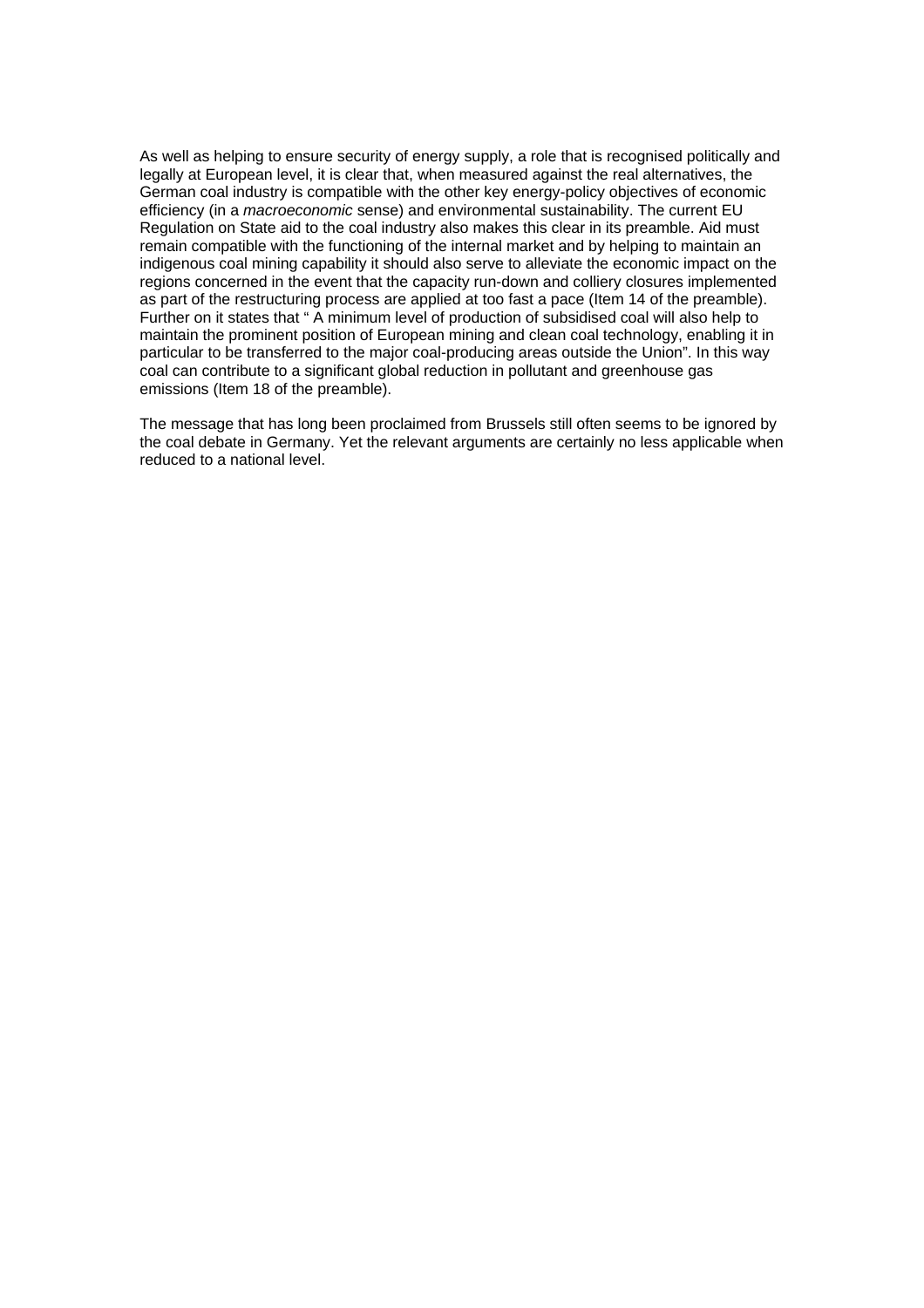## **Indigenous coal and security of supply**

#### **Oil and gas import risks**

The international prices for oil and gas – two fuels that together account for nearly 60% of total primary energy consumption in Germany – have not only stayed high but in fact are continuing to rise. In 2006 oil prices again reached a new record level (nearly \$ 80 per barrel in August) and many analysts are predicting that the symbolic barrier of \$100 a barrel could well be broken at some point in the near future. Temporary drops in price do not confound this long-term trend. Industry experts have long stopped believing that the current price hike has anything to do with any relatively normal type of price cycle or with short-term shortages on the market, as was the case with international energy markets of the past. What we are in fact witnessing is a structural shift that is indicative of permanent strain and may even pose a real threat to supplies, a situation that could be further aggravated by ad hoc factors such as natural disasters, logistic bottlenecks and political crises. These are especially alarming developments for the member states of the European Union, which is still the world's largest energy importing region and whose own oil and gas reserves will soon be running low.

In May 2006 the North Rhine-Westphalia Academy of Science submitted a memorandum entitled "Safeguarding energy supplies". The scientists and academics taking part in this study concluded that the problems facing primary energy supply today are quite different from those of the 1970s and 1980s, when the world was plagued by two oil crises that had primarily been triggered by OPEC's aggressive price skimming policy. OPEC is still with us and its influence on oil prices again seems to have grown. However, additional factors have now appeared on the scene and these could well bring about price rises as a result of true production bottlenecks and insufficient reserves. Global energy demand is soaring; lack of investment in years gone by has partly contributed to a situation in which reserve capacities are low and production cannot be stepped-up at short notice. Add to this the political unrest and tension in major producer countries (such as Iran, Iraq, Venezuela and Nigeria) and the latent political risks present throughout the Middle East, where 70% of the world's oil reserves and 40% of its gas reserves are located.

The Academy's memorandum supports the view that today "the plotted curves for oil and gas supply and demand are so close together that even a brief rise in demand can quickly result in a market shortage, which can mean a dramatic rise in prices". Neither does the study exclude coal from such a scenario, even though the global supply situation here is much less strained than in the case of hydrocarbons. Yet in the international coal market too there are "signs of shortage. In recent years only a few tens of millions of tonnes of increased demand from China led to a doubling of the import price of coking coal and even to a quadrupling of the price of coke. A shortage of transport vessels and loading facilities did the rest. The concentration of sources of supply is now well advanced." Unlike oil and gas, however, Germany can obtain a considerable proportion of its coal supplies from domestic sources.

The memorandum has also identified, in the way the international energy markets are developing, a set of longer-term trends that could fundamentally alter the world's energy supply situation. It states that this process of change is characterised "by

- the global growth in population
- the dramatic increase in primary-energy demand from the emerging nations, especially China and India
- the increasing geo-strategic risks affecting some important supplier countries
- the supra-regional power monopoly currently developing in the energy sector and
- the looming depletion midpoint, which is when the world passes beyond the global maximum production level for oil and gas sometime in the coming decades."

Supply bottlenecks for oil and gas are therefore likely to be increasingly frequent occurrences. From this the memorandum concludes that each and every source of energy and raw material has to be exploited for the benefit of Germany's future energy supply, but that this must essentially be based on coal and nuclear power. The contribution to be made by renewables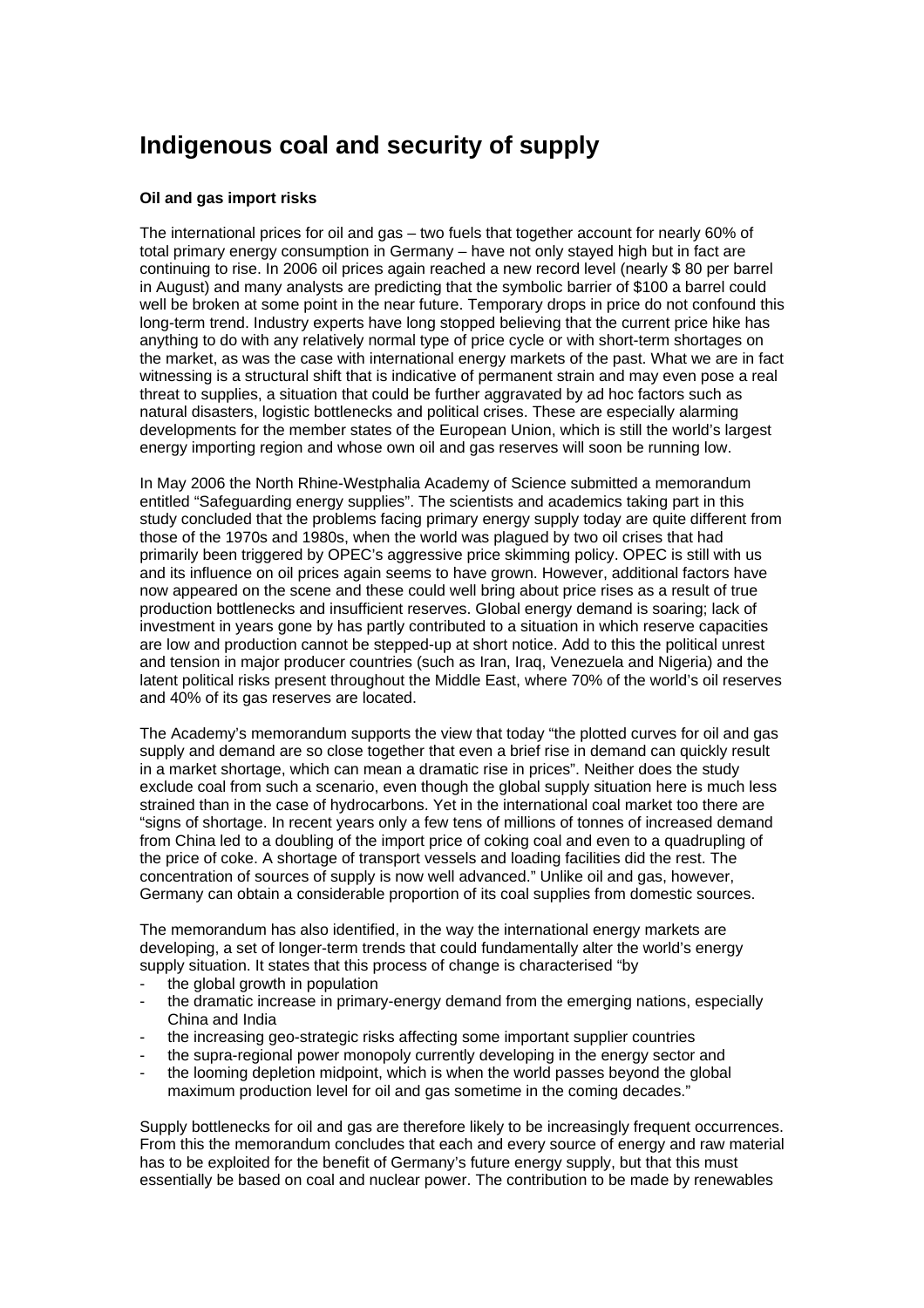will remain fairly limited for years to come and will in no way be sufficient to offset the predicted shortages of oil and gas.

The NRW memorandum, which was drawn up mainly by economists, engineers and scholars, still seems to take relatively little account of the political factors that are increasingly making energy supply security a key issue of foreign and security policy. Security experts have long been lamenting the inward-looking nature of the German energy debate, which appears to have an ill-considered if not to say irresponsible belief in a global energy world where everything is rosy, which seems to pay scant attention to the great international game for access to energy resources that has been played in and around Germany for years and which practically ignores the re-nationalisation tendencies currently brewing in the energy and raw materials sector and the "energy imperialism" of the big nations and superpowers.

Against this background the Russia-Ukraine gas crisis that developed in the winter of 2005/2006, which also led to reduced supplies to EU countries and in fact is still smouldering, has been described as a "wake-up call for Europe" by Benita Ferrero-Waldner, the Austrianborn EU Commissioner for External Relations. It has now become clear that Russia is not just using its energy exports for economic motives but is also seeking to exploit them as an foreign-policy instrument and indeed will not shrink from blackmail in doing so. This also became apparent in the course of 2006 in the form of threats from Gasprom representatives who were demanding certain price guarantees and shareholdings in European distributor companies, hinting that Russian gas supplies might in future be directed more towards prospective buyers in China, East Asia or the USA, rather than in the EU.

Frank Umbach, the energy security expert working for the German Council on Foreign Relations (DGAP), believes that the following lessons must be drawn from the Russian-Ukraine gas crisis: Energy supply security is a task for political contingency and policymaking and as such should not merely be left in the hands of private enterprise. Energy resources are not just economic goods that follow free-market rules and no other – they are also strategic political commodities. This has again been demonstrated all to clearly by Russia under President Vladimir Putin.

"*In Germany the energy debate … has narrowed into a series of ideological arguments … Non-economic and, more especially, geopolitical factors (with issues such as the political stability of the oil and gas exporting countries and their interests and motivations) have therefore been airbrushed out of any apolitical analysis of the international energy security scene.*"

Frank Umbach (DGAP), February 2006

Russia is not always a reliable energy-trading partner and neither is it restrained by mutual dependence – indeed it is constantly seeking opportunities to use its energy exports as a power instrument and "political weapon". In view of the global race for energy and raw materials Umbach claims that we are deluding ourselves if we believe that regional or global disruptions to supply can simply be offset at any time by importing oil, gas or other forms of energy from a different source. While being ready and willing to engage in closer cooperation with Russia as an energy trading partner, Germany and Europe must therefore endeavour to avoid an excessive reliance on Russian gas (not forgetting that Russia is also a major supplier of oil and, increasingly, of coal). And this message also applies to other energy resources and supplier countries.

For this reason the proposed new Baltic gas pipeline from Russia to Germany can very much be seen as a two-edged sword, even though – when taken at face value – it can improve security of supply for deliveries of gas to Germany from Russia. Moreover, LNG shipments from other gas producing nations can only partly replace gas from Russia, for at the end of the day such deliveries do nothing to alter the growing international demand-driven competition for natural gas and the high concentration of gas reserves in politically unstable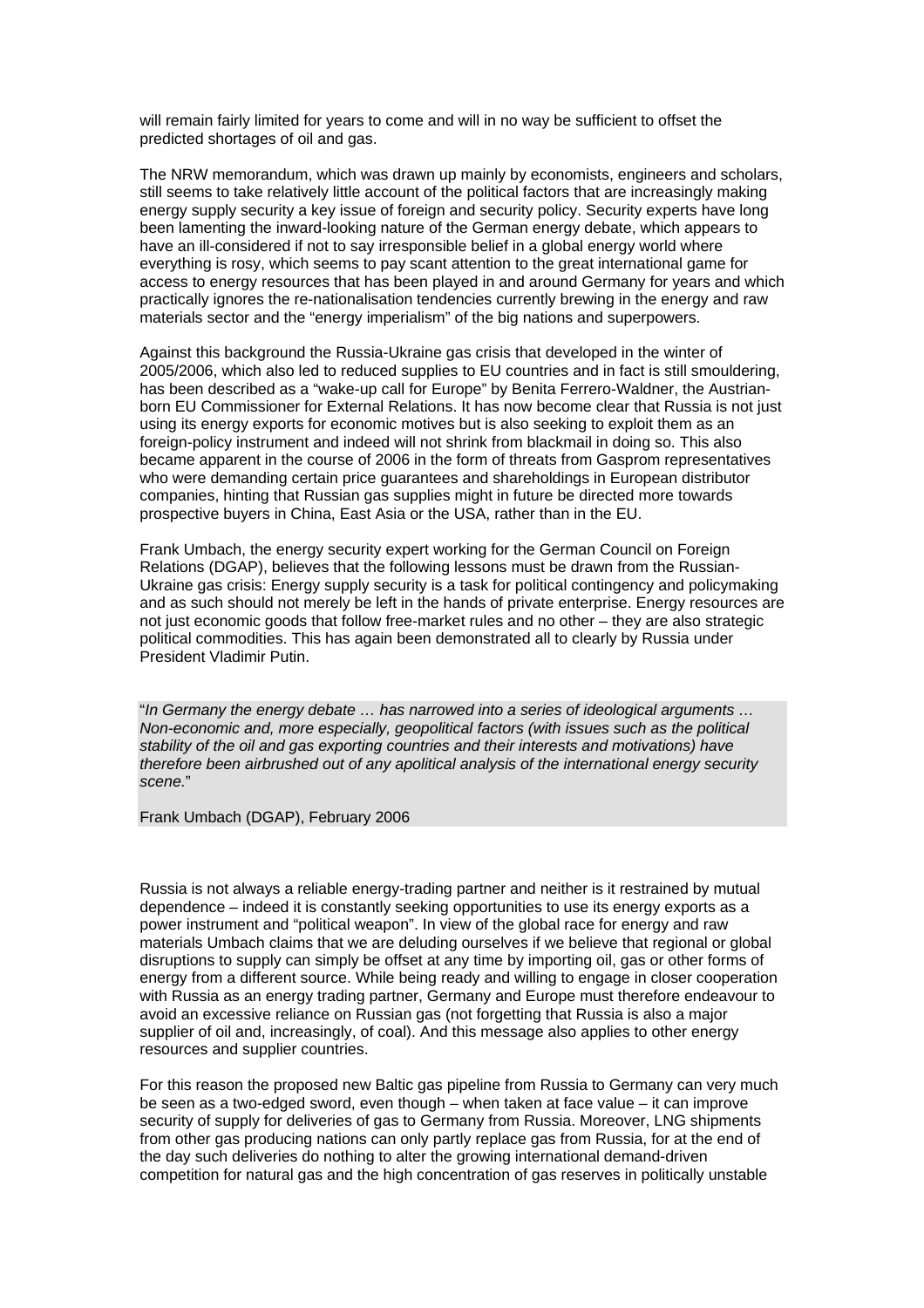regions. In the USA, for instance, this situation has given rise to fears about the emergence of a gas OPEC and indeed we have already seen the preliminary signs of OPEC-like cartel behaviour with the gas exporting nations seeking to coordinate their interests. The susceptibility of the LNG supply chain to disruption as a result of violent conflict or terrorist attack at the so-called "choke points" is also giving cause for concern. LNG shipments, with their highly-explosive contents, are obviously not pipeline dependent, however the special infrastructure of this trade restricts it to relatively few transport routes and handling points.

The only long-term response to the challenges facing the oil and gas sector is to have as broadly diversified and as balanced an energy mix as possible, and one where coal also plays its part. Of all the fossil fuels, coal will increase considerably in global importance in the decades to come, and this is not just because of the aforementioned price and supply risks affecting the oil and gas sectors. Germany cannot cut itself off from this development, for the disparity between the present pattern of consumption and the global level of stocks will eventually necessitate substantial changes in the global supply structures in favour of coal. Oil is still the biggest contributor to primary energy consumption both worldwide and on the home front. Gas, whose global reserves in absolute terms are the lowest of all the fossil fuels, is now being consumed at a similar rate to coal and in Europe especially has become a growth energy. Yet coal represents 65% of the global energy reserves, while oil and gas together only account for 35%. Unlike conventional oil and gas deposits, which will only last for another few decades at most, coal will still be available for centuries to come.

All this explains why coal – as opposed to oil, gas or the renewables – has recorded the biggest consumption growth rates worldwide in recent years.

It also explains why the latest forecasts point to a more rapid growth in global coal consumption than in previous years, with coal's share of the global market then set to increase significantly.

Germany may not in fact experience this exact situation because of other energy policy parameters. Yet solid fuel, that is to say coal and lignite, currently meets nearly half of Germany's total power generation requirements and will remain indispensable as a national fuel for many years to come, even though some of the prognoses of recent years – often based on one-sided assumptions by the environmental lobby – have predicted that coal consumption will decline considerably by the year 2030.

The proposed expansion of renewable energies in the power generation sector (from the current input of 10% to some 20% by 2020 and then to 30% by the year 2030) remains an extremely ambitious target and is fraught with many as yet unresolved technical problems. Even when these are solved the planned increase in renewables utilisation will not be enough fully to replace the contribution made by nuclear power (in 2005: 26%), which is to be phasedout on schedule by 2021 according to the current Atomic Energy Act. This programme will also cost billions in subsidies, and the cost is increasing all the time. Indeed the feed-in payments specified in the Law on Renewable Energies (EEG) contain a considerable subsidy equivalent that on average is much higher than, for instance, the per-kWh calculated subsidy level applied to German coal destined for the power generators. Since 2005 the volume of subsidy secured by way of the EEG has, in absolute terms, exceeded the total level of aid paid out to the coal industry. From an energy policy point of view renewables do not therefore constitute a resilient alternative to German coal for power generation. Moreover, the proposed extension of renewables as part of a "use less oil" strategy essentially affects the heat market and transport sector, where coal no longer plays or has never played a role as yet.

If coal's contribution to the power generation market – a sector where incidentally it can be combined fairly effectively with renewable energies (for example co-firing of coal and biomass and coal-generated electricity as a regulating energy and back-up capacity for wind power) – were to be further suppressed, this would in fact primarily mean an increase in the volume of gas used by the generating industry. The aforementioned risks associated with additional imports of gas, a fuel on which the German heat market is already heavily reliant, would therefore impact on the electricity generating sector too, thereby creating the kind of "double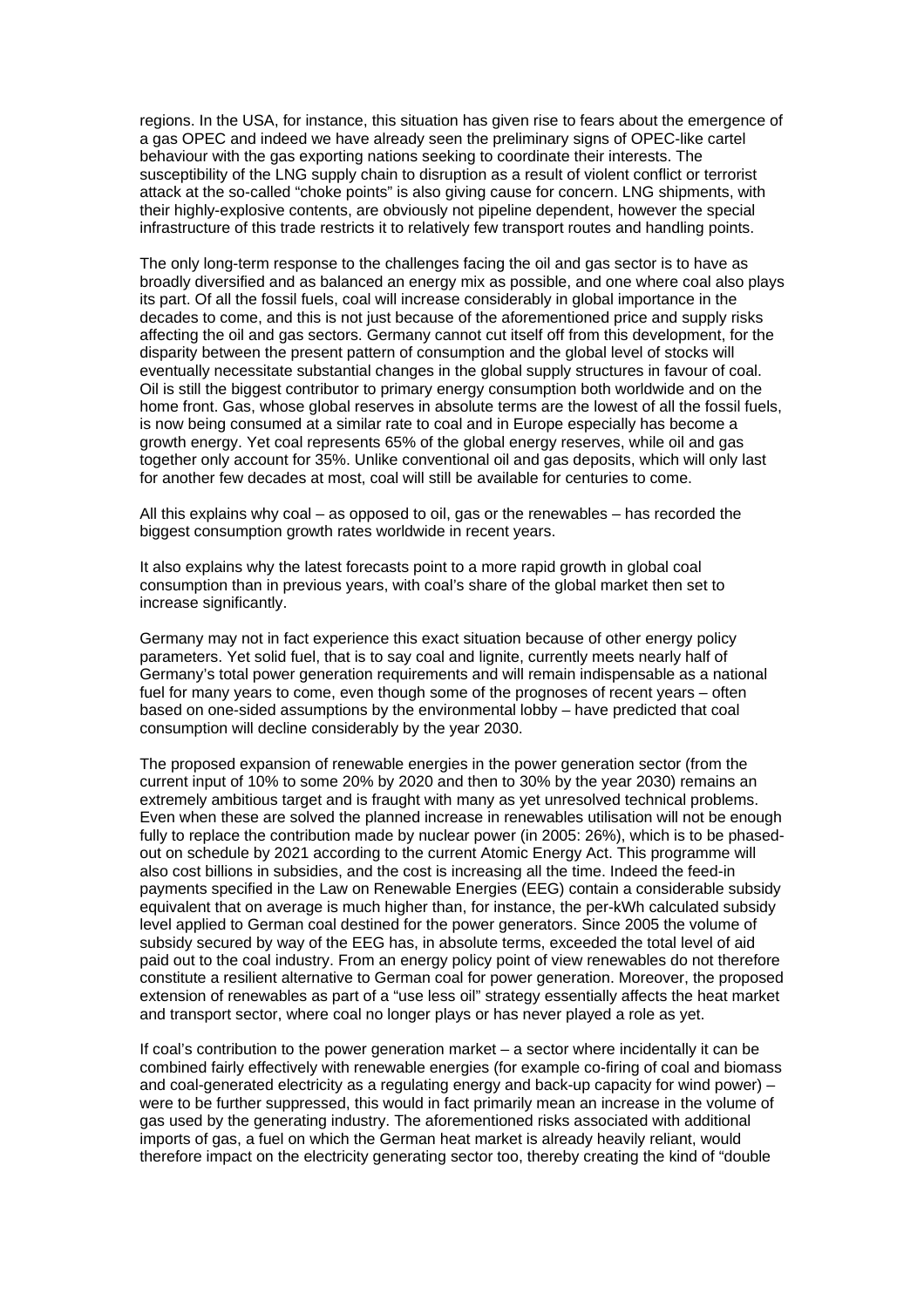risk" scenario that the European Commission has been concerned about for years. The fuel base of the power generating industry would then be constricted, not diversified.

Conversely, coal can quite readily be developed as an alternative to oil and gas in the heat market – and indeed in the road transport sector too. While coal continues to be the mainstay of the power generation sector (and in future this may well include the increased use of coal gasification), it is important not to disregard its significance and value as a versatile raw material for industrial applications. By-products from coal-fired power generation, such as fly ash, slag and gypsum, are still very much in demand by the construction industry. Coking coal and coke remain indispensable as an energy source and reducing agent for crude steel production. Processes for coal liquefaction, which yield coal oil as a fuel for heating and transportation purposes, have long been the subject of technical research and this technology is now well developed. In South Africa, and increasingly in China too, coal liquefaction  $-$  a process originally developed in Germany – is carried out on a large scale and this industry is expanding; the USA and others are now showing considerable interest in "coal to liquids" as a substitute for mineral oil. In view of the continuously high level of oil and gas prices this process holds real prospects of success in other areas too, as already demonstrated – although still at a fairly modest level – in the local heat sector. The same applies to the use of substances obtained from coke-works gas, such as tar, sulphur and ammonia, as feedstock for the basic chemicals and dyestuffs industry. Today the chemicals industry uses coal products for the manufacture of substrates, fertilisers and new materials such as carbon fibre. Coal's importance as an energy source and industrial feedstock is therefore set to grow. The question that has to be asked is therefore whether Germany should switch entirely to imports in order to meet its solid fuel needs, or whether it should opt increasingly for a mix of imported and home-produced coal.

#### **Coal import risks**

While there is now a broad debate taking place on the risks of oil and gas imports, many influential politicians and opinion shapers in Germany are still having difficulty in recognising that coal imports are by no means risk free either. In fact some are even incapable of keeping up with what is now accepted wisdom. Some of the contributions made to this debate in 2006 are astonishing to say the least. In the summer of 2005 Germany's oldest banking house, the Hamburg-based Berenberg Bank, cooperated with the Hamburg Institute of International Economics (HWWI) in publishing a study on the global prospects for energy resources up to 2030 and the implications of this for the German economy. One of the main conclusions drawn is that the domestic mining industry should be maintained on a limited scale for reasons of supply security. With an eye on future energy supplies to Germany's industrial base, against a background of global competition for such resources, the BDI energy study published in October 2005 proposed that all indigenous resources

*It is "irresponsible to renounce the use of and access to indigenous deposits"* 

Position Paper submitted by the E.ON, RWE, Vattenfall Europe, ENBW, IG BCE and Ver.di in November 2005

should still be used as part of the energy mix, and this includes domestically-mined coal. Moreover, the position paper "More realism in energy and environmental policy", which was submitted in early November 2005 – prior to the conclusion of the coalition negotiations - by the major German energy supply utilities (E.ON, RWE, Vattenfall Europe and EnBW) in conjunction with the energy-sector trades unions (Ver.di and IG BCE), considers that in view of the global growth in demand for fossil fuels and the increasing threat to supplies it would be "irresponsible to renounce the use of and access to indigenous deposits". The study goes on to say that the indigenous coal industry "still requires public aid. Here special emphasis should be placed on the contribution made to security of supply and continued access to deposits."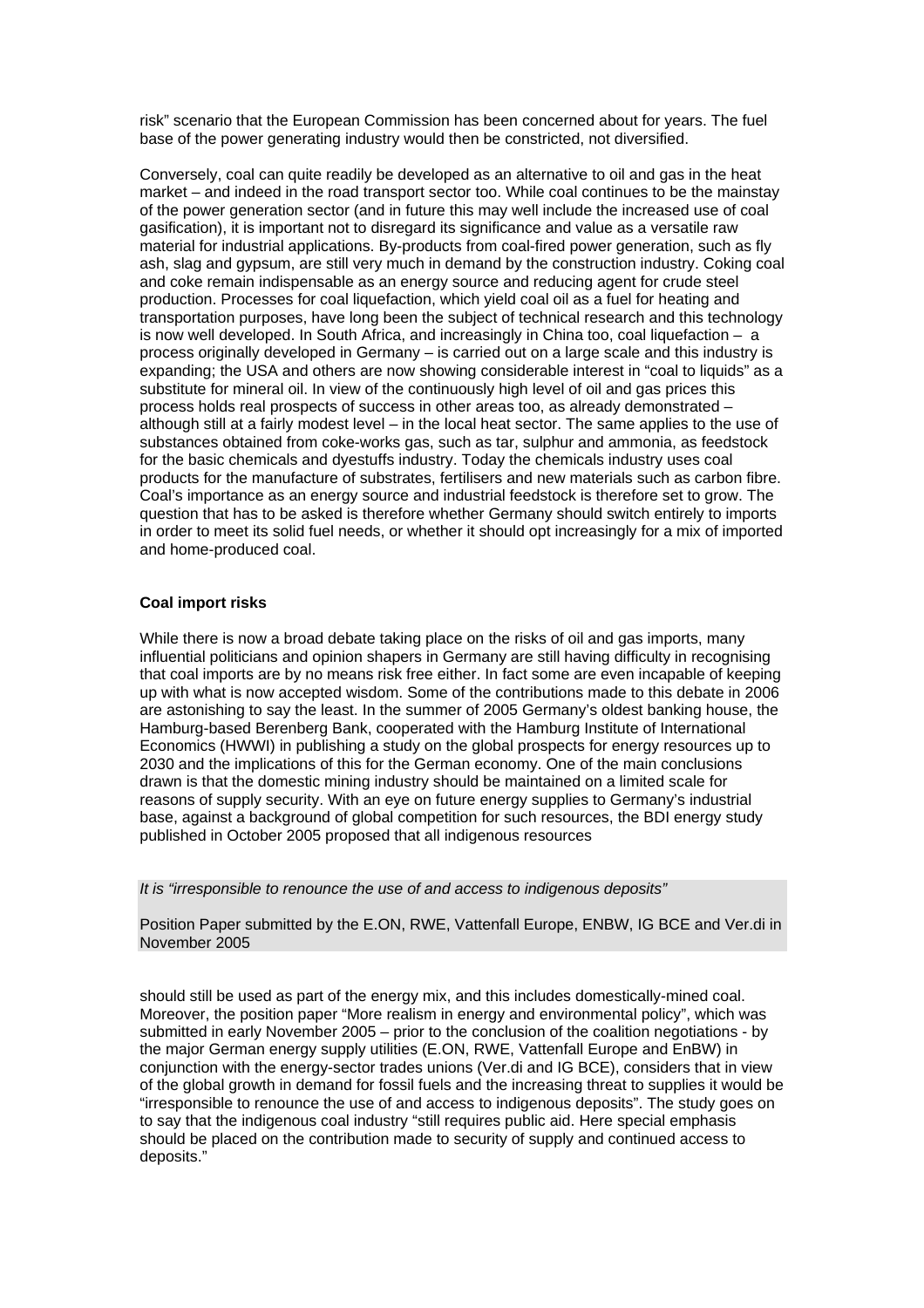Those who for years have been calling vigorously for coal production to be cut back further are now the very ones maintaining that the level of aid needed to sustain the German coal industry is now no longer worthwhile because the contribution that indigenous coal is making to primary energy consumption – currently standing at 5% and likely to be no more than 4% by 2012 – is simply too little. Production on such a scale means that German coal would no longer constitute a "national energy reserve". Anyone who is serious about security of supply in this context should in fact draw the very opposite conclusion, namely that coal production in Germany should be stepped up again. Nonetheless, important relationships and issues tend to go unnoticed with dealing with relative figures of this kind.

As far as the contribution to primary energy production in Germany is concerned it can be seen that in 2005 German coal was in second place behind lignite, though still ahead of indigenously produced gas (which in any case will be exhausted in about 15 years time) and even surpassing the output from the eastern German lignite producers (an industry of major regional importance); it also made a bigger contribution that all the renewable energies combined, which together accounted for less than 4% of primary energy consumption despite the fact that they are treated as "energies of the future". Within the context of the EU Germany was the second-largest producer of coal in 2005, with only Poland producing more.

In 2005 coal's share of the primary energy market in Germany was just under 13%. While at first glance this might seem a relatively small contribution, it should not be forgotten that steam coal is one of the mainstays of the power generation industry (nearly one quarter of all electricity produced in Germany is coal based, with a further quarter lignite based) – and indeed globally coal remains the number-one fuel for power generation – while coking coal and coke remain vital for German steel manufacturing. In 2005 the domestic mining industry supplied about 40% of all the coal consumed in Germany, and even allowing for the further downsizing of the industry home-produced coal is expected to be providing between 20 and 25% of the national requirement up to 2012, still a significant contribution. This prognosis makes no allowance for the increasing concerns about the growing use of imported gas for power generation, the plans that have been laid for new home-base coking-coal and cokemaking capacity (the Donar project) and indeed other potential uses for coal as a raw material, such as for oil and petrol production and as a chemicals feedstock.

Such reasoning is usually countered with the argument that German coal could relatively easily be replaced by imports. More recently it has also been claimed that while Germany's coal deposits are clearly "resources", they cannot in the long term be regarded as economically recoverable "reserves". Global coal reserves, on the other hand, are widely distributed, the international coal market operates smoothly and China alone, as the world's biggest producer, extracts nearly two billion tonnes of coal a year – many times more than Germany. However this paints a misleading picture, not only because China is turning into a net importer of coal but also because the quantities of coal available for trading on the world market – and on which Germany would be completely dependent if it were not for its own mining industry – only constitute a very limited proportion of global production and their availability would be fraught with considerable risk over the long term.

In its recent study on "Reserves, resources and availability of energy-producing materials" the Federal Institute for Geosciences and Raw Materials (BGR) points out that the global availability of natural commodities such as energy resources is not dependent solely on geological factors and cost-price relationships. Rather it is necessary to include other factors, such as "technical availability" (sufficient production and processing capacity), the "availability of transport facilities" (adequate freight and transloading capacity) and also "political availability", which can be disrupted at national level by strikes and unrest and at international level by embargos, trade disputes and even military conflict in the producer countries and transit regions. Given the unequal distribution of energy resources around the world, bottlenecks, shortages and rocketing prices can be expected at any time if just one of the links in the supply chain should become unstable. This also applies to coal. While the BGR considers that there is sufficient geological potential in the solid fuel sector to be able to meet worldwide demand for the next hundred years, it can also foresee bottlenecks arising in the near future as a result of shortages of mining equipment and limited port handling and shipping capacity. In addition to availability problems of this type, combined with individual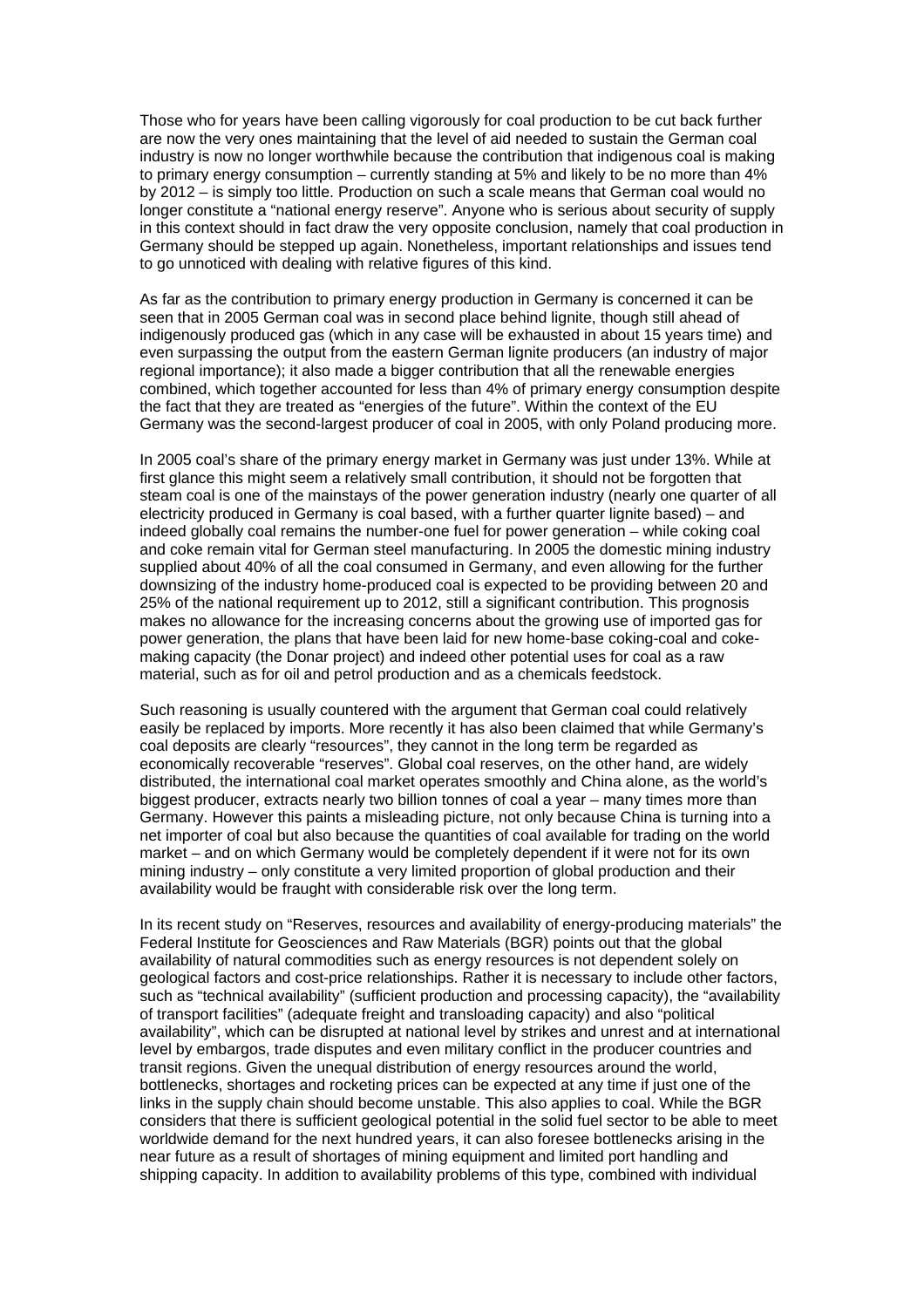supplier and country-related risks, geopolitical uncertainty is now also beginning to threaten the international coal market. In any case, political crises and conflicts, and even full-scale wars, would not spare the production and distribution facilities of the international coal trade. Obviously, when it comes to coal, the global reserves and production points are not concentrated around political crisis areas to the same extent as with oil and gas, yet at the top end the degree of regional concentration is in fact even higher: 65% of the reserves and 75% of world production is centred on the USA, China, Russia and India alone, which means that these countries will be exerting control over global coal supplies for many years to come.

Unlike oil and gas, which are intensively traded, only about 16% of the world's coal production is bought and sold internationally, in other words most of it is consumed at home in the producer country and is never made available to meet the needs of other nations. The world's three biggest producers, namely China, the USA and India, export little if any of their coal output and their massive home demand for solid fuel is likely to make them net importers of coal in the long term.

The main coal exporting nations, whose output has in some cases to be transported halfway around the globe, are concentrated in a small group: more than 60% of all coking-coal exports come from Australia, while every second tonne of coke originates in China and more than 80% of the international exports of steam coal come from just five countries. Two thirds of all the coal imports to western Europe are now sourced from just four countries (South Africa, Colombia, Australia and Russia) and is has been predicted that this percentage will increase to nearly 90% over the next twenty years. This level of concentration is almost on a par with that of oil and gas.

The concentration of solid-fuel supplies is also increasing in the corporate sector, not least because of company mergers. A group of four global Anglo-American commodity corporations (the so-called "Big Four") has now acquired a dominant world market position – and not just for coal trading – and they are currently controlling coal exports, whether it be from South Africa or Colombia. A number of consumers have already referred to a "coal OPEC" in the making. All in all about one half of the world's seaborne coal trade is controlled by just ten companies.

The ever-greater concentration of supplies on the international coal market is taking place against a background of increasing demand-driven competition. If, in spite of having deposits of its own, Germany decided to meet its entire solid-fuel demand with imported fuel, the country would currently have to buy-up every tenth tonne of coal being traded on the international market. According to a reference scenario drawn up by the International Energy Agency coal demand worldwide is set to undergo a 44% increase by 2030. In 2004/2005 the massive pressure of demand, especially from China, led to a huge upturn in international coking-coal and coke prices and in shipping rates for seaborne transport. As well as pricing turmoil this sector was also subjected to perceptible supply shortages. This upheaval on the international coal market, which was transformed from a buyer's market to a seller's market, has lasted to this day and dramatic consequences of a similar nature cannot in future be completely ruled out in the steam-coal sector too.

By early 2006 German coal importers were also expressing concern about the possibility of bottlenecks in the international coal trading infrastructure and, moreover, had produced forecasts indicating the likelihood of market shortages of steam coal, the reason being that from about 2008 onwards supply would no longer be able to keep pace with the growing demand. It was said that this would lead to a precarious situation in which, from a current perspective, it would no longer be possible to guarantee ready supplies to the future marketplace. While things do not necessarily have to turn out this way, if for instance some unexpected adjustments occur between supply and demand over the course of the next two years, the prospects of the steam-coal market returning to a state of equilibrium have nevertheless continued to worsen.

In the European Commission too, as has been shown by internal assessments carried out in connection with a study of the measures required at EU level to promote clean coal technologies, questions are now being asked about the certain availability of steam coal in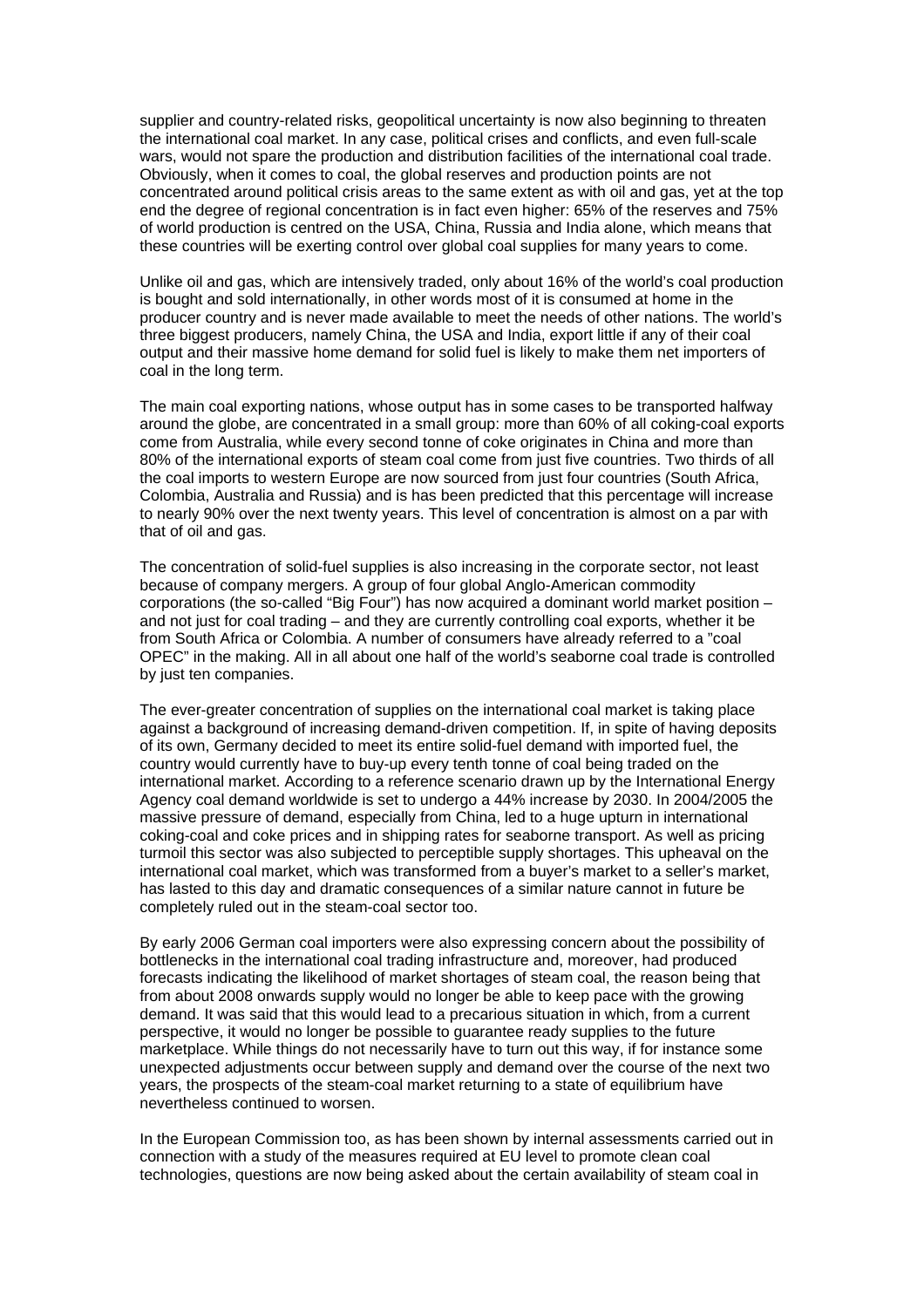Europe against a background of the global upturn in demand and the decline in home-based production capacity. The export capacity of the international coal market is also expected, in the long term, to be concentrated on just a few countries and in this regard the EU could well develop a reliance similar to that which currently applies to gas.

All this points to one thing: for reasons of energy contingency it can be established without doubt that indigenous coal, as part of an energy mix with imported fuel, has a vital contribution to make as an absolutely reliable source of supply and national reserve to safeguard against availability crises and market disruptions. Those who would ignore or deny the risks associated with the world market for coal and other imported energies are acting in a politically irresponsible way.

Stockpiles of imported coal, which are frequently cited as an alternative source of supply, could never fully replace our own indigenous reserves – even ignoring all the practical problems associated with massive storage operations and various other functional losses, which are discussed in further detail below. This fact was clearly established by the Coal Commission, under Professor Paul Mikat, which was set up by the Federal Government of the time and whose interim report of 1990 states: "Stockpiling, that is to say storing, … cannot stop structural changes happening to the world market: stockpiles simply buy reaction time. At most they provide an opportunity for cushioning the impact of having to adapt to a different situation. Exploiting mineral deposits, on the other hand, provides … the option of being able to use and possibly develop these resources for diversification purposes and in this way to effect structural and long-term changes to the energy mix … The option of exploiting coal from indigenous deposits for security of supply purposes is therefore only viable as an energy management decision when the facility actually exists, in other words when the deposits in question are still being mined."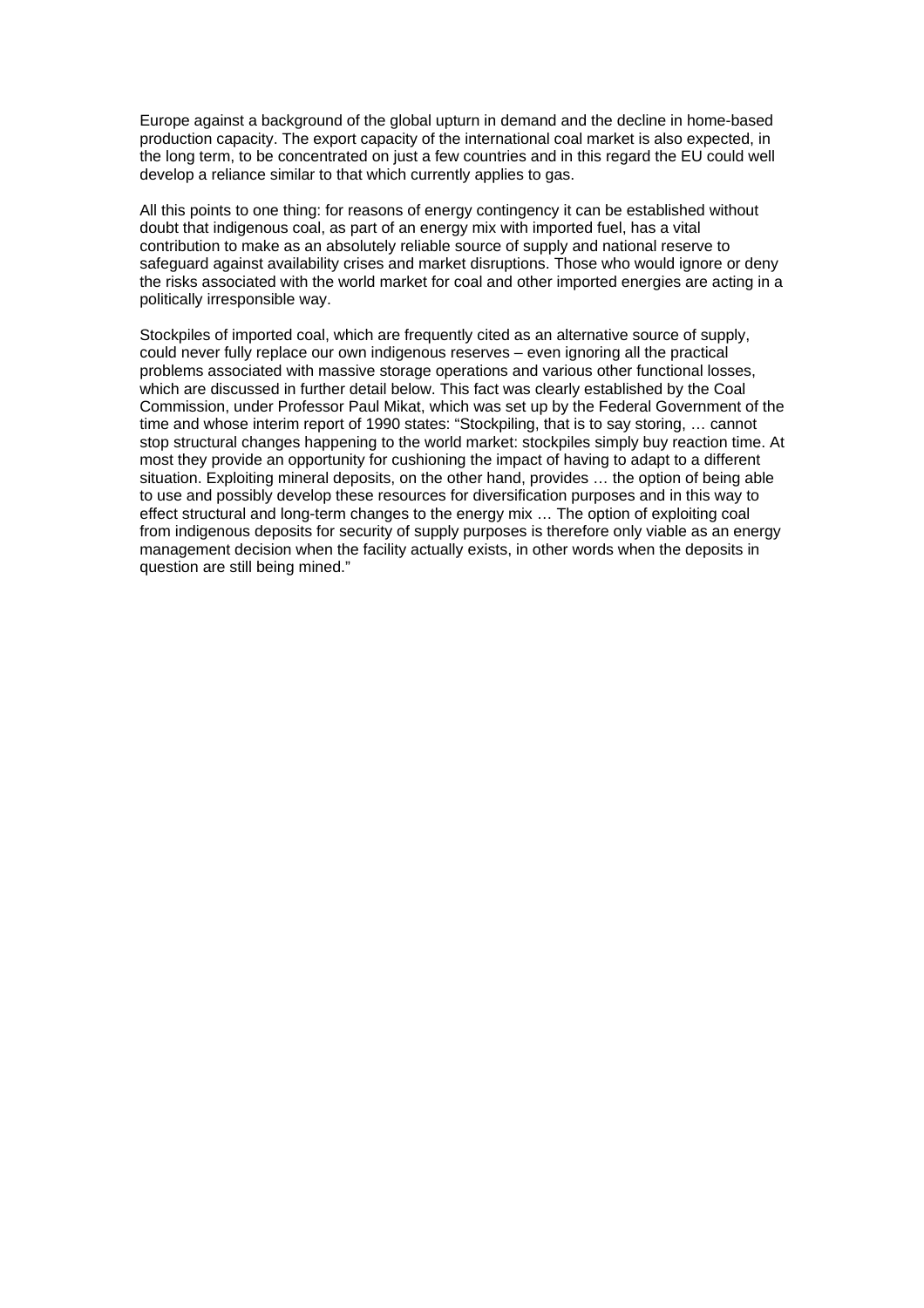### **Indigenous coal and the economic argument**

#### **The distorted debate on coal subsidies**

German coal has not been economically competitive for many years, a situation that is likely to persist, and the industry is therefore reliant on subsidies for its continued existence. This fact can mainly be attributed to geological conditions and other macroeconomic home-base factors, which in view of current world market prices are preventing the industry from covering its costs by means of its production proceeds. While German production costs have been kept reasonably stable by rationalisation measures and by workforce-agreed wage concessions – though of course unforeseen expenses can arise at any time, especially in the deep mining industry – the fact remains that the world market prices for coal and other competing energies are subject to fairly sizeable fluctuations. This also means that the costprice difference (and hence the amount of subsidy required per tonne) tends to vary by an equivalent amount over the course of time. In the coking-coal sector, for example, the spectacular price rises of 2004/2005 meant that even German coke was at times being produced at prime costs that were within the profitability zone. In the heat market the high oil and gas prices have meant that in 2006 German-produced coal briquettes can compete on price terms without the need for any subsidy whatsoever. However, because of the now fragmented infrastructure for coal utilisation in the heating sector the briquette manufacturers are currently only able to supply niche markets. Sales of indigenous steam coal are also still dependent on subsidies to keep this sector competitive, as indeed is the EEG-supported generation of power from renewables (though per kWh the coal is much less reliant on aid than the renewables); yet even here the gap between net production costs and the price of imported coal has perceptibly narrowed since 2004.

As with any state intervention in the market or in competitive trading in a free-market economy, all subsidies essentially have to be justified. Such justification exists when, in the general economic interest, it is necessary to correct or avert a failing market or breakdown of competition and where the most readily expedient and market-appropriate instrument is to provide subsidies to corporate activities. This applies for example when there is a risk of longterm shortages in supply or some other threat hanging over a national economy's energy and raw-materials sector, or when the job losses at regional level would prove unbearable. National economic policy ultimately has to be based on more than mere economic calculations. Under certain circumstances it may be expedient to protect individual lossmaking businesses with subsidies provided that the said undertakings are helping achieve higher economic and political objectives, or to put it in the jargon of the economist: when they bring about positive "externalities" that in macroeconomic terms outweigh their costs.

For this reason the Council of Economic Advisers (SVR) in its annual report 2005/2006 also rejected the so-called "lawn-mower method" of cutting subsidy levels and from an economic viewpoint stated that "subsidies are not inherently a bad idea and should not therefore be rejected out of hand. Provided that subsidies bring about an allocation of positive social

*"Subsidies are not inherently a bad idea and should not therefore be rejected out of hand."* 

Council of Economic Advisers, 2006-10-26

benefits … they will tend to raise social welfare standards and should be preserved." As an example of this the SVR cites basic research activities, although in earlier studies at least – albeit as part of a fairly cursory examination – the Council tended to be fairly critical of aid to the coal industry. Yet in principle the SVR should also be using this same yardstick for measuring coal subsidies. In the dissenting opinion on the SVR report as expressed by Professor Bofinger of Würzburg University it was also indicated that cutting subsidies could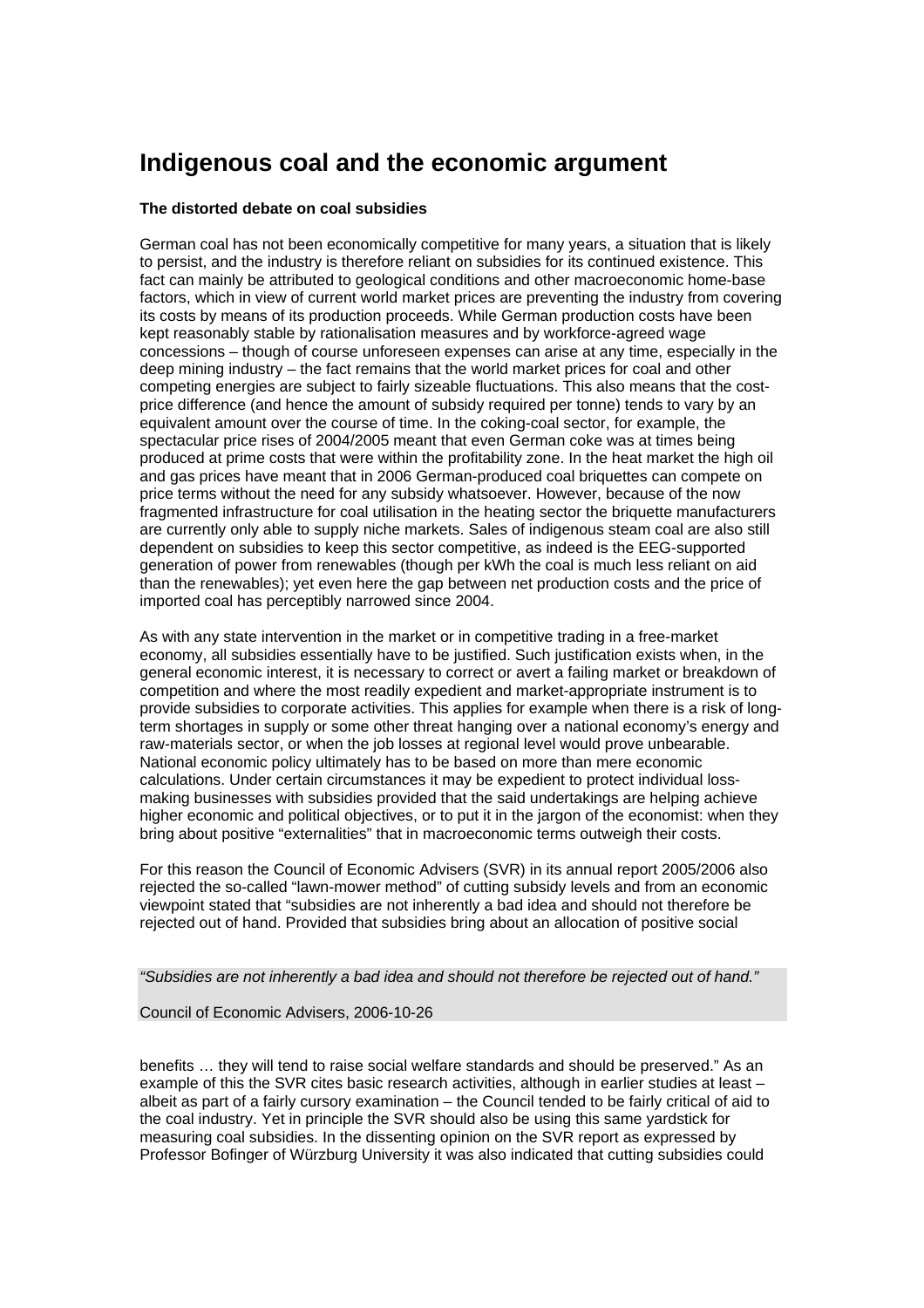have a negative impact on overall demand similar to that of tax increases and that the real consequences for employment also needed to be taken into consideration.

Nonetheless, cutting subsidies is a popular and recurrent theme for debates in the media and in scientific and political circles, especially when public funds are at a low ebb. Yet drastic action of this kind has to date only been taken in very few sectors. This includes the coal industry, where subsidy levels have more than halved in the ten years from 1996 to 2006 – a rate of reduction that is to date without parallel in western German industry. This fact has been highlighted by, among others, the German Institute for Economic Research (IW) in Cologne, which monitors market economy developments. In 2005 the IW was advocating that "coal should set an example", in other words similar cuts in subsidy should first be made in other sectors before there is any talk of further reductions in aid to the mining industry. In any case, while the coal sector is indeed frequently the subject of populist attention when the discussion turns to subsidised industries, it is by no means the biggest recipient of such aid.

In actual fact aid to the coal industry only represents 2% of the total subsidies paid out to German businesses. This total volume of subsidies has been established in studies carried out over a number of years by the Kiel Institute for the World Economy and the findings for the year 2004 were recently published at the beginning of 2006. The total level of aid granted to German businesses for the year in question has been estimated at  $\epsilon$  145 bn (when several borderline cases such as the "subsidy equivalents" of the feed-in payments for wind energy and other renewable energies are included the figure becomes € 153 bn). The Kiel study is based on a relatively broad concept of state subsidy and includes the sum total of financial aid allocated by the Federal Government, the Länder governments and local authorities, and

*"Coal should set an example."* 

German Institute for Economic Research, 2005

by other public bodies (such as the Federal Employment Agency) and the EU, along with various special tax allowances, all of which flow into the German economy. Subsidies play a major role in a number of areas apart from mining, with state aid being even more important in some respects for sectors such as transport, agriculture, housing, water supply and waste management; huge sums are also paid out for cross-sector measures (notably regional and structural policy, employment and corporate tax relief) and for the financing of public and semi-public service companies that are mainly involved in health care, welfare work, media and cultural activities, education and science, up to and including publicly funded economic research institutes.

It is therefore factually incorrect to reduce the subsidy debate to the single theme of state aid for the coal industry, even though there are many who would use this like a mantra amid the increasingly intensive battle for public funds. 98% of all subsidies granted in Germany have nothing whatsoever to do with German coal mining. What then would the subsidy debate be like if in fact there were no coal industry aid? As the Kiel study also shows, in the period 2000 to 2004 alone aid to the mining industry fell by 40%, while the level of subsidies granted to other sectors only decreased by 3% on average.

This disparity in subsidy cuts is also highlighted in the latest Government report on state subsidies covering the period 2003 to 2006. In the financial year 2006 state aid to the coal industry accounted for 7% of the total level of subsidy granted by the Federal Government. Yet 70% of the cuts being proposed by the Government for the period under review will still fall on the coal mining industry.

The Federal Government's report on state subsidies shows that in total nearly  $\epsilon$  56 bn was paid out in aid to German businesses. This is much less than the figure given in the Kiel study because the state itself does not define general public-sector spending on infrastructure and social policy, or indeed even research funding, as subsidies in the strict sense of the word. Yet even when measured against this narrower definition aid to the coal industry currently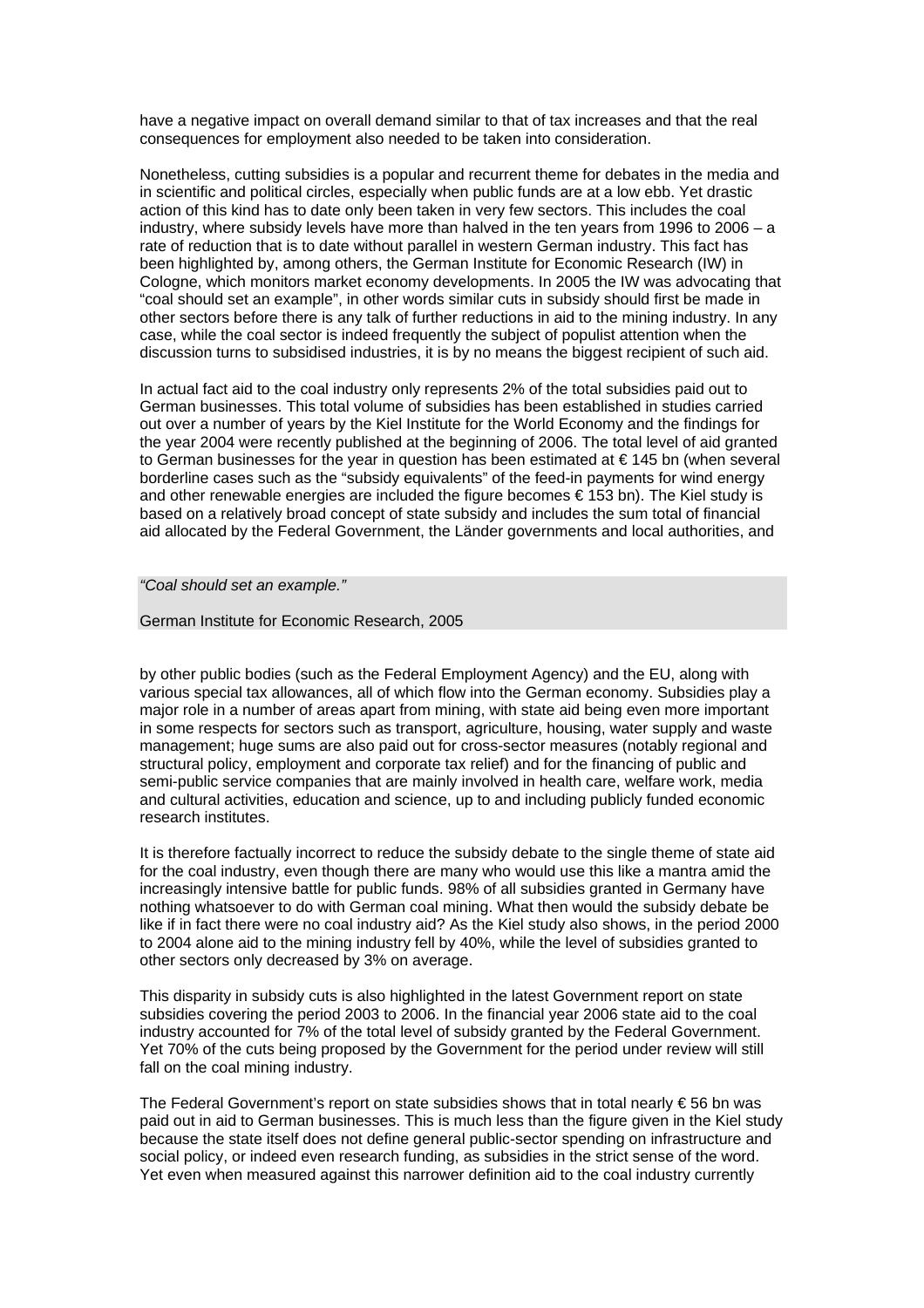only represents about 4% of the total allocations; in other words 96% of the subsidies that are also recognised as such by the Government itself are in fact being paid out to sectors other than mining. Coal industry aid accounts for something like 1% of the total budget spending of the Federal Government and of North Rhine-Westphalia too. This budget item cannot therefore be considered a suitable candidate for any serious consolidation, even though various politicians like to think of the coal industry account as a kind of financial "borrow pit" which can be used for other purposes as and when required.

It should also be remembered that in accordance with the allocation order that is to apply until 2008 the annual subsidies granted to the coal industry will, from 2006 on, only be paid out at the beginning of the year following the period in question. According to the Berlin coalition agreement any further cuts in the approved funding, which was originally given political approval until 2012, will be subject to review after 2009 – without departing from the principle of socially acceptable restructuring. Further contributions to budget consolidation are therefore programmed into the system.

The debate on coal subsidies often overlooks the fact that only a proportion of the aid granted goes to fund current production. In fact quite a substantial amount is used to meet the cost of colliery closures, which are an inevitable aspect of the downsizing programme, and to pay for inherited liabilities resulting from former mining activities. The latter would still have to be met even if there were now no mining industry left. And the sums involved are considerable. For 2006 the European Commission approved a total of  $\epsilon$  2.519 bn of aid for the German mining industry and declared this to be compatible with the principles of the single market. Of this, about € 1.7 bn was to serve as aid to current production and a further € 0.8 bn as "aid to cover exceptional costs", which means inherited liabilities.

Those who, "for economic reasons", are calling for more-stringent cutbacks in coal industry aid or indeed its total phasing-out fail to appreciate not only the benefits of indigenous coal for our national energy and raw-materials policy but also the proportionalities of the subsidy system; furthermore, they are also ignoring a whole series of relevant macroeconomic relationships.

Every subsidy allocation should of course be subject to review on a regular basis. Yet of all the subsidised sectors, practically none has undergone such extensive scrutiny, or been so intensely debated, or suffered such downsizing as the German coal mining industry.

#### **Cutting the bill for foreign trade in energy**

The coal subsidy system currently applying in Germany guarantees, in accord with and subject to the terms of the European Regulation on State aid to the coal industry, that homebased coal consumers in the power generation sector and steel industry will be able to obtain German coal at a competitive price, in other words at the applicable price for imported coal. The subsidy must not be used to undercut the price of imported coal and the purchasers and consumers of German coal must not be put at a competitive disadvantage. These rules prevent trade distortions in the marketplace.

At the same time, in the case of cost-covering subsidies – and unlike aid to renewables, for example, coal subsidies must not be used to generate profits – this means that the amount of subsidy per tonne and the annual level of aid granted for a given quantity of coal sold or produced will vary as a function of the world market price. The lower the price of imported coal, the higher is the level of subsidy allocated to the coal industry – and hence the greater is the amount of relief afforded to the national economy's foreign trade balance for imported energy. Conversely, when import prices are rising the burden of subsidy on the economy is lessened and this in turn means a certain stabilisation of overall costs for coal utilisation.

Without the contribution from indigenous coal there would therefore be not only an increased threat to fuel availability but also a greater price and cost risk for purchasers on the German coal market. Of course the burden on the economy would be reduced overall when import prices are low if at the same time the state had a reduced level of subsidy to pay or indeed no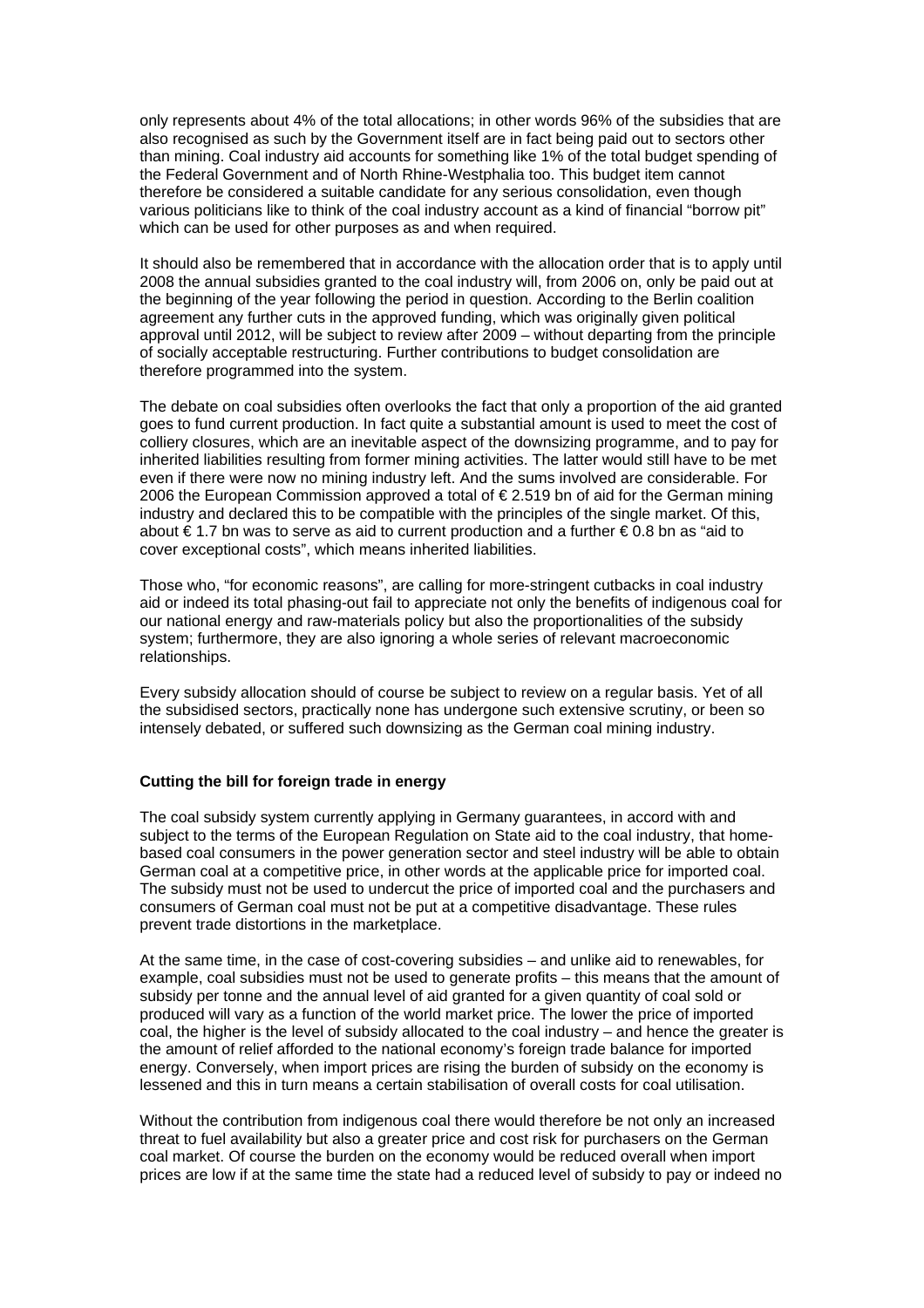subsidy at all (provided that the cost of job losses and associated expenditure do not exceed the amount of subsidy saved). Yet low world market prices can no more be permanently guaranteed than can the uninterrupted availability of international supplies, and this applies equally to imported coal. And with world coal production being generally less intensively traded on the world market than other commodities, even small changes in the international supply and demand situation can have a dramatic impact on prices, to say nothing of the uncertainties of currency rates and shipping charges. When a nation is totally reliant on imports it must ultimately pay any price that the (essentially foreign based) supplier demands. Complete dependence on imported coal would in reality mean, if all other conditions remained the same, that nearly one tonne in ten of all the coal traded on the world market would have to be delivered to Germany alone.

Here it has to be borne in mind that because of its sectoral structure the German economy is in a special position when viewed in the international context. Germany is already the world's largest importer of coke. Price fluctuations and supply shortages of the type that have plagued this market since 2004 pose a huge threat to the supply situation, and this impacts not only on German steel manufacturing but also on the entire steel processing industry. Similar developments in the import market for power-station coal would have even moredramatic consequences.

A further point to be considered is that the money paid for imported coal, as indeed for all forms of imported energy, is immediately channelled off abroad and is therefore withdrawn from domestic circulation. Contrast this with the spending on subsidies, almost all of which flows back into the economy in the form of orders and contracts, wage and salary payments, tax and social security contributions. An upturn in world market prices for coal and energy does admittedly increase purchasing power in the supplier countries and this in turn is beneficial for the export of other German goods abroad. Yet this will always represent a smaller portion of the national product than that which is directed at the home economy. Increases in the price of imported energy also reduce the purchasing power of other energy importing countries and this will impact on the quantities of other goods than can be exported to these destinations. In view of the international links that underpin the structure of the German economy, where exports to the main coal supplier countries are of relatively little significance, complete reliance on imported coal would ultimately prove here too to be a lossmaking business.

From this it should not be concluded that it would be sensible for the energy and coal sector to steer clear of globalisation and to stop exploiting the benefits of the international marketplace. In this respect, from a national economy viewpoint, Germany has much to gain by not completely abandoning the current energy mix of (currently) cheaper imported coal and indigenous fuel. This argument is supported by the way in which the foreign trade balance for energy has developed in recent years. The downsizing of the German coal industry has meant that overall spending on imported coal – and in 2005 some € 2.9 bn in foreign exchange expenditure went towards the importation of coal and coke from other overseas suppliers – has now overtaken the level of state aid paid to the mining industry.

This level of expenditure will continue to grow in the same way as Germany's foreign trade payments for energy will increase overall as a result of rising world market prices for energy products. Of course oil and gas imports, by reason of the large quantities consumed and the even higher reliance of this sector on imports, make up the lion's share of this account. According to figures published by the German Federal Statistical Office the foreign trade bill for energy has been setting new records since 2004. State spending on energy imports has in fact been increasing dramatically since 2000 – after years of relatively low world market prices and favourable import conditions – and is now back at the level experienced during the second oil crisis of the early 1980s. This means that in 2005 the German economy spent almost € 70 bn on energy imports. Such a level of (gross) expenditure on imports – like the net foreign exchange expenditure of € 53 bn, which with rising world market prices also includes the increased revenue value of German exports of energy products (transit trade etc.) – means that Germany's foreign trade spending on energy is now at an all-time high. Moreover this is likely to be surpassed again in 2006.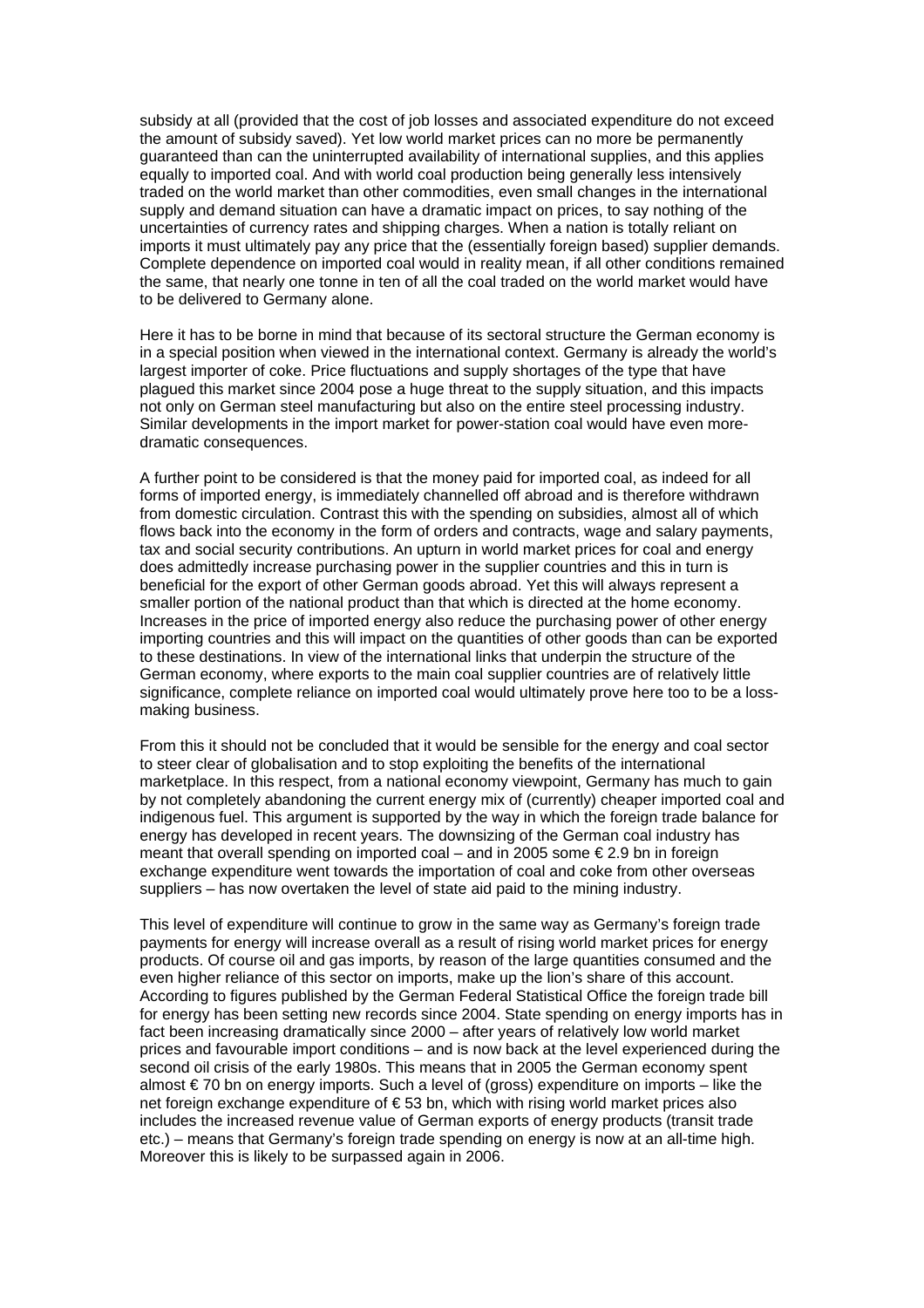#### **Coal as a regional-based economic and employment factor – the fiscal consequences of rejecting socially-acceptable restructuring**

What is undisputed is that aid to the coal industry has always brought regional and social stability and has helped not only to reduce unemployment levels but also to prevent structural collapse in the coalfield communities. Yet some in political and scientific circles believe that subsidies have blocked structural change in the coalfields and that redevelopment could be accelerated by converting coal aid into structural aid. This is an extremely questionable theory.

It is simply illogical to assert that the German coal industry has impeded structural change, for since the boom years of the late 1950s the industry has reduced its production capacity and workforce by more than 90% and has undergone a process of continuous restructuring. The mining industry has therefore long since lost its role as a structural determinator, even in the Ruhr area, and cannot as a result be held responsible for the current problems affecting the regional economy. If anything, coal industry restructuring has been forced through at too fast a pace for new non-mining jobs to be created in the coalfield communities. Since 1996 alone the mining companies have had to make 50,000 workers redundant and these job losses have been very heavily concentrated on certain regions within the coalfields of North Rhine-Westphalia and Saarland.

Because of general budget problems and the financial consequences of the subsidy cuts, which elsewhere have led to a shortfall in public-sector revenue from taxes and social security contributions (and even to an increase in spending where there is rising unemployment), the coalfield regions have not in fact been able to profit from the subsidy savings made over the years – with a cumulative total of some € 14 bn in aid having been cancelled during the period 1996 to 2005. Coalfield communities in other countries have experienced similar problems. In the UK, for example, the jobs lost as a result of the Thatcher Government's radical restructuring of the coal industry in the mid-1980s have still not been replaced, despite a number of coalfield redevelopment programmes, and it is likely that another decade will pass at least before the regions concerned are able to link-in to general economic development. While a few (former) mining regions in Britain have been able to adapt to structural change, others are still suffering from unemployment levels that are well above average – and some have simply gone into downward decline. According to a survey carried out by regional research teams from Sheffield University, in the twenty years prior to 2004 only 60% on average of the mining jobs lost had been replaced in the communities concerned (the survey focussed on the coalfields of England and Wales); and this despite the fact that during the period in question the UK generally experienced a much higher rate of economic growth than Germany.

Neither would the pace of revival in the mining regions of Germany be accelerated as a result of additional structural aid – and simply reallocating coal subsidies, while being legal, would not be economically viable because of the financial repercussions. The practical problems involved centre around the fact that regional redevelopment measures depend on finding suitable investment projects that can provide a sufficient number of replacement jobs with good prospects of viability. Yet in Germany the general economic climate and job situation alone are enough to make this a difficult undertaking. In any case, success would depend on having sufficient time and favourable conditions for employment to grow in other sectors within the coalfield regions. What is more, the numbers involved are considerable: at year's end 2005 the German coal industry still had a workforce of some 35,000 (plus nearly 3,000 trainees and apprentices in various branches). To this must be added a further 50,000 or so ancillary jobs in mining-related sectors, as scientific studies have attributed the coal industry with an "employment multiplier" of about 1.3; and of course the huge qualitative significance of the coal industry for the mining supplier companies (which also tend to be regionally concentrated) hardly requires further comment. While individual employees from the mining and mining-related industries tend to find employment in other sectors relatively quickly because of their skills and qualifications, the impact of this – given the current national and regional economic climate – is to squeeze other job seekers out of the employment market. This is a problem that cannot be resolved without public aid.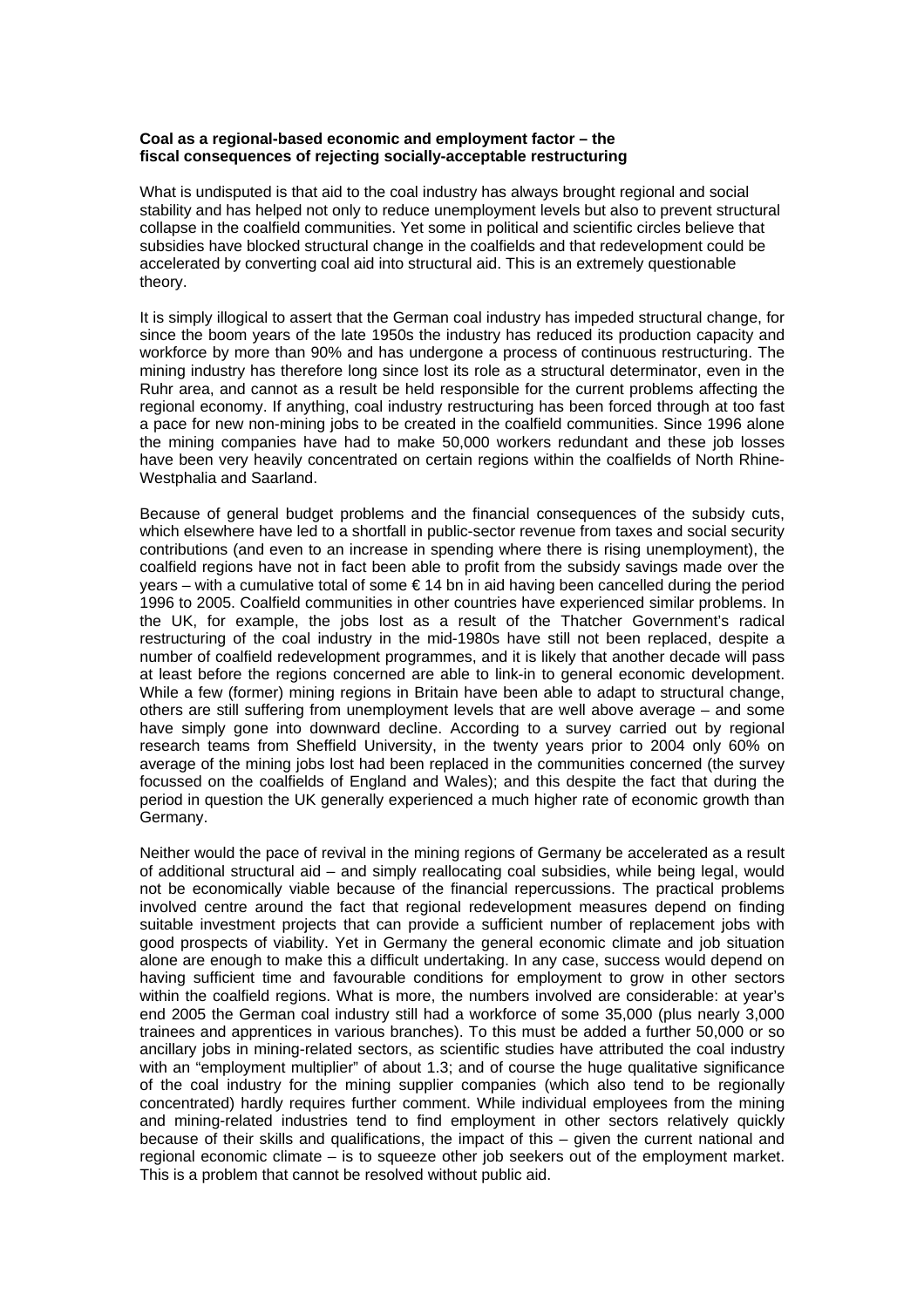Furthermore, EU approval under European subsidy law would be required for any supposed alternative measures designed to promote regional development, and the countries in question would have to co-finance up to 50%. We have yet to see convincing examples of this in action. What is more, from a purely financial point of view it would put the German coalfield Länder of NRW and Saarland in a worse predicament than before. Under the current system of state aid to the coal industry (as legally approved by the EU) the Länder contribution is quite low, with NRW paying less than one fifth and Saarland nothing at all. In fact more than 80% of the financial subsidy allocated to the German mining industry comes from the Federal Government. This means that, as far as the regional use of subsidies for the German coal industry is concerned, far more money flows from the Federal Government to NRW and Saarland than is in fact raised in the Länder themselves. Without state aid these two coalfield regions would therefore lose more money than they could save. Funding for structural development would also result in additional financial expenditure.

Another factor to be included would be the loss of net value added by the coal industry itself, most of which is also generated at coalfield Länder level. As well as receiving subsidies (€ 2.6 bn in 2005, with  $\epsilon$  2.1 bn paid out during the current year), which not only have to fund the cost of current production but are also required to pay for colliery closures and inherited liabilities from previous mining activities, the German coal industry obtains market revenue from the sale of its products to the electricity utilities and steel manufacturers, and to other industries and consumers too. In 2005 it recorded a total turnover of  $\epsilon$  4.5 bn, most of which flowed back into the mining regions through orders placed with other companies ( $\in$  2.3 bn), via the purchasing power of the net wages and salaries of its employees ( $\epsilon$  0.9 bn) and in the form of taxes, social security contributions and other payments ( $\epsilon$  1.3 bn). The activities of the coal mining industry in 2005, specifically in NRW, generated a total economic performance of some  $\epsilon$  3 bn – six times more than the Land's own budget allocations for that year. Claims that NRW is going broke because of the financial "burden" of coal industry aid are therefore, when viewed objectively, completely incomprehensible. In fact the region would clearly lose out if coal subsidies were to be terminated.

The phasing-out of the mining industry would also lead to a massive loss of jobs at regional level, including those in downstream and ancillary trades and industries; it is likely, for example, that in such an eventuality power stations currently sited in and around the coalfields would be relocated to the coastal strip. And the loss of the indigenous mining industry would pose an even greater threat for the regions by disrupting the network of industrial value-added chains associated with it, for example by severing the link from coke production via steel manufacturing to steel finishing and processing. Under such circumstances the economy could lose not just tens of thousands of jobs but hundreds of thousands. This would impact not only on the coal regions but also on the entire industrial

*"Without steam coal no electricity, without coke no steel and without electricity and steel no industry."* 

#### Berenberg Bank and HWWI, 2005

base of the nation. The aforementioned Berenberg/HWWI study on energy resources summed it all up very neatly: "Without steam coal no electricity, without coke no steel and without electricity and steel no industry."

Regional politicians who believe or assert that there would be no price to pay for abandoning the coal industry are therefore not only deceiving themselves. From a purely economic perspective a non-subsidised indigenous mining industry would of course be more advantageous for the national economy. But achieving this is only possible by keeping the coal industry in existence, not closing it down. Clearly, geology and other home-base factors mean that for the foreseeable future there are few prospects of German production costs being able to match those achievable by the low-cost coal industries around the world. But it must be remembered that world market prices are not always merely a reflection of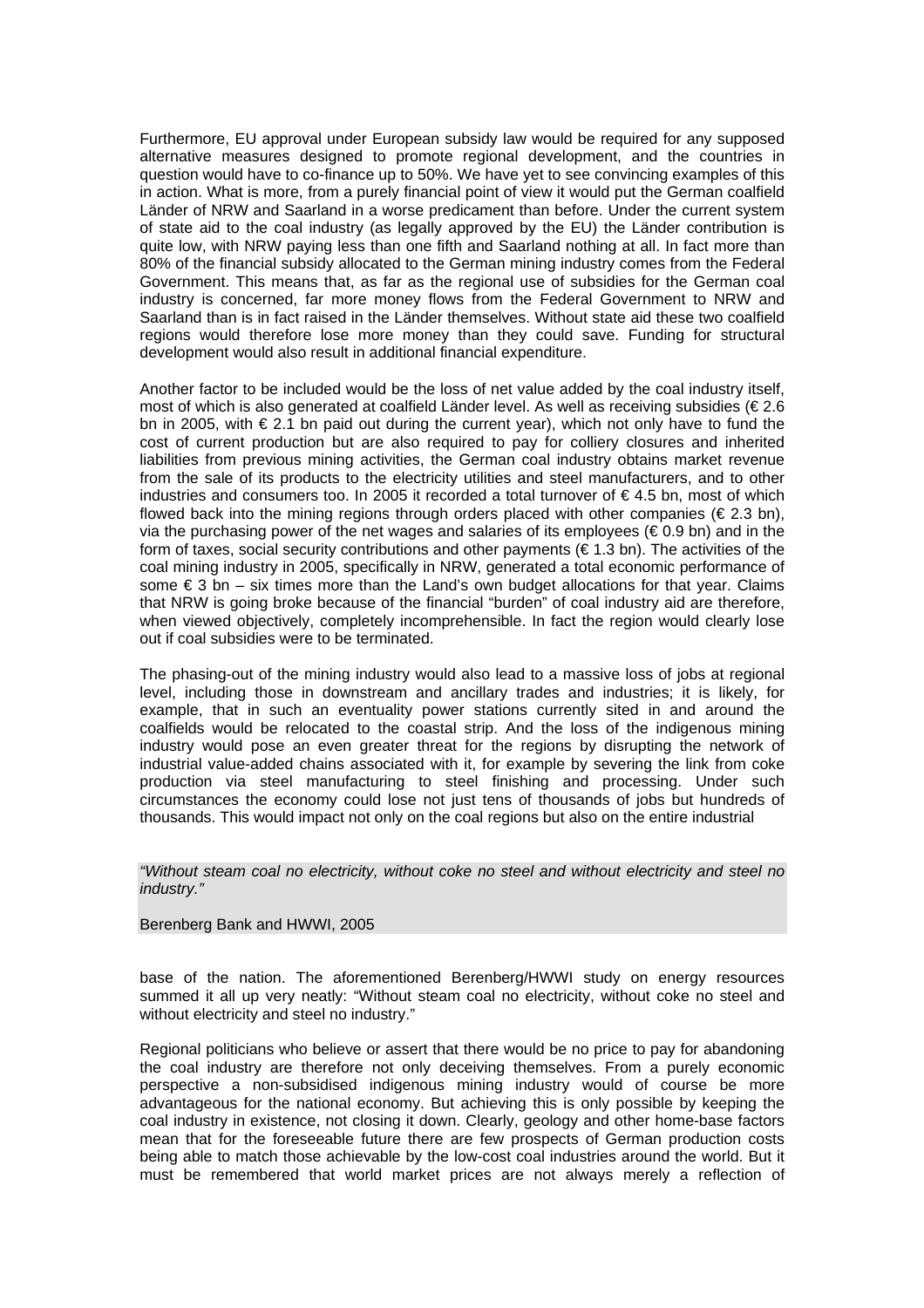production costs but can be an indicator of the shortfall ratio between supply and demand, as has been powerfully demonstrated by the current price trends on many commodities markets. In the heat market, as well as in the coking-coal and coke sectors, this has meant that German coal too has – temporarily at least – regained its competitive capabilities. And even in the power generation market German coal is, purely in terms of fuel price, now more favourably positioned than gas. With price levels on the energy and commodity markets now permanently high, and in some cases set to rise even further, there is certainly a chance than at some point in the future German-mined coal could, by its own efforts, re-establish itself on the market as a marginal seller. But before such a thing can happen the coal industry has to remain vital and efficient, at least on a limited scale.

#### **The mining industry's technological credentials**

The dramatic upturn in coal demand and in coal production worldwide has been accompanied by the continued development of mining technology, especially in the coal industry. In almost every coal producing country the natural tendency has been towards deep mining at increasing working depths, a trend that has opened up huge opportunities for the German mining supplier industry to make financial gains on the international market. Germany leads the world when it comes to exporting mining technology, with 40% of all mining machinery sold worldwide being of German manufacture. In 2005 and 2006 China alone signed a number of major supplier contracts.

This leading position can largely be attributed to the technical advances that Germany has made in the field of deep mining technology. The know-how that has been built-up by the German coal industry over the years, the demanding conditions encountered below ground, where working depths of 1,000 m and more are not uncommon, and the high requirements imposed in respect of health, safety and environmental awareness, have frequently combined to produce high-tech, innovative solutions for the mining industry, as well as spin-offs for other sectors. All this has made German mining technology a world leader in its field and the German collieries still in existence have now become high-tech production facilities that rank among the most modern in the world.

A domestic mining industry therefore plays an important role as a development facility, test bed and reference base for German mining technology and at the same time provides a stable sales platform for local machinery manufacturers. A colliery intended merely for training and research purposes, as has been proposed by various political figures, could not fulfil all these functions and would lead to a collapse in mining research and development. Rigorous on-site testing is the only way to eliminate the teething troubles that beset new equipment and mining methods and to demonstrate the performance capabilities of innovative products in a real working environment.

Without these facilities a significant number of companies in the German mining supplier sector, which employs some 16,000 persons and generates an annual turnover of more than € 2 bn, would lose their technological edge or would have to relocate development and production overseas. In either case Germany would surrender its technological leadership in this field and would lose thousands of jobs as well as a huge value added potential in a global growth market. Germany would also be deprived of its current ability to influence the standards applied to health and safety and environmental protection in the coal industry. Many important coal producing countries are still very much behind the times in these areas and this is still causing a high fatality rate and a destructive exploitation of the deposits and the natural environment.

Privately financed "reference collieries" of the type already being discussed in some circles, too, are also nothing more than an illusion, for they would require funds well in excess of the financial capabilities of the German mining suppliers – mostly medium-sized companies – and in any case would destroy their cost competitiveness. Conversely, aid to the coal industry also fulfils an important technological reference function for maintaining a minimum production level. The domestic mining industry with its special challenges is essentially the source of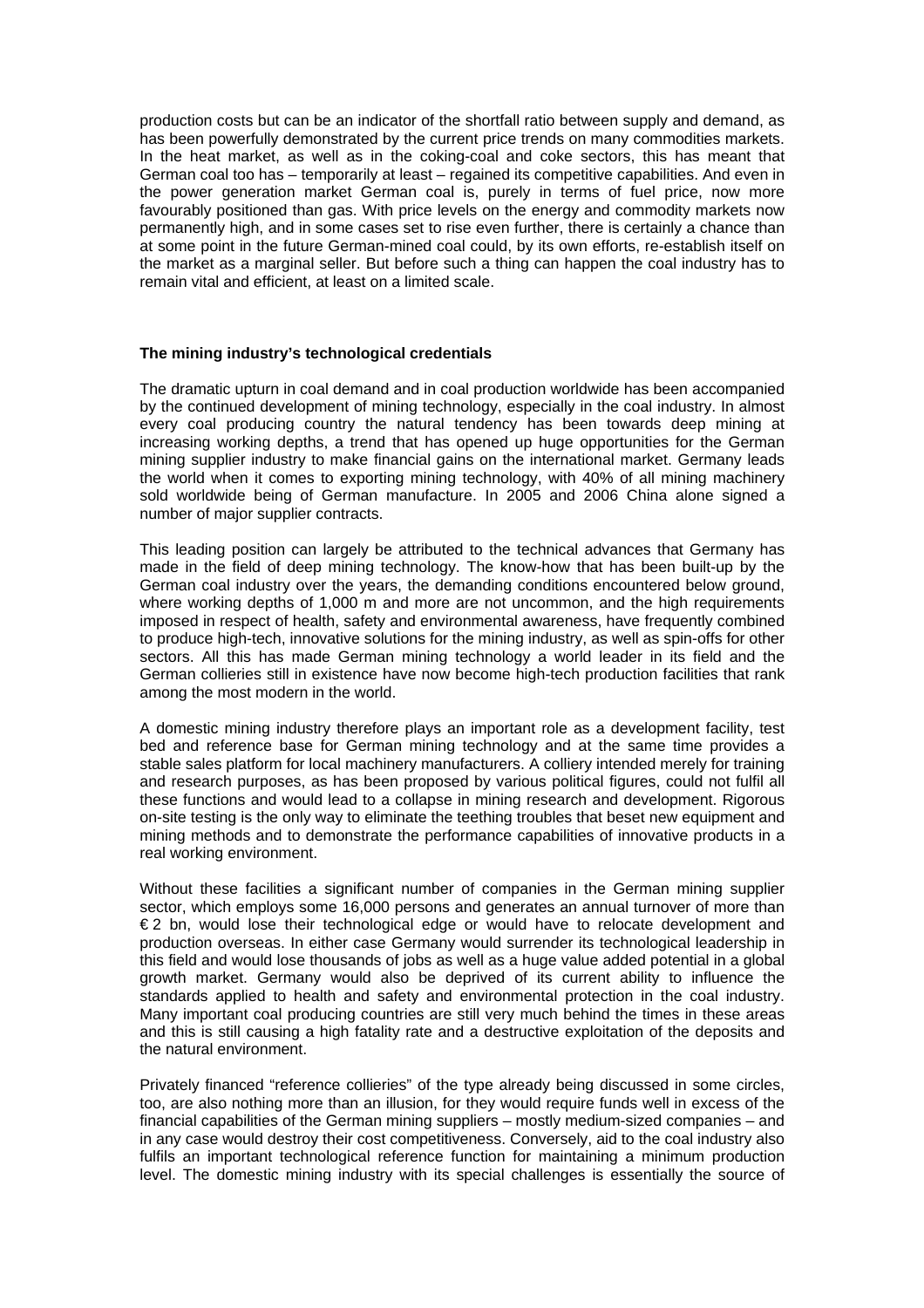technical ideas and the reason for the exceptional quality of equipment labelled "Made in Germany".

Automation continues make great advances in the mining industry too. Technical innovations of all kinds have enabled further rationalisation. German mining machinery manufacturers are unsurpassed when it comes to product and process innovation and these companies work closely and ceaselessly with the indigenous mining industry to maintain this technological lead. Between 65 and 70 medium-sized supplier companies are currently involved in the design and manufacture of specialised equipment and machinery for the mining industry. For firms engaged in this branch of German engineering the future promises to be very good indeed, since the demand for mining technology is growing apace around the world. Moreover, the mining suppliers themselves are convinced that the products they are offering to international customers must first be demonstrated in German collieries and under the arduous conditions to be found there. Without a domestic mining industry they believe that it would no longer be logical to have Germany as a manufacturing base. On the other hand, experience has shown that technology that has been tried and tested under German geological conditions will also be successful around the world.

Research and development is also being pursued continuously to make the underground workplace safer and at the same time to increase productivity. As well as improved longwall technology to boost coal face output the industry needs further development in the areas of automation, control and monitoring and coal preparation. Coal winning technology is now very much set towards increasing face performance through the introduction of automation. Shearer loaders are high-performance machines that can cut as much as 4,000 tonnes of coal an hour from the winning face. Machines are now on the drawing board with cutting performances of over 1 MW. Machine diagnostic systems are also being improved continuously. This technology is designed to provide an optimum communication system linking the face machinery and other inbye equipment with the surface control room. The operating status of the underground equipment will in future be monitored and controlled from above ground – with the ultimate objective of making underground coal winning a highly automated process.

Coal face technology too has become a high-performance business. The expertise acquired by the German coal industry is now being exploited in other countries, with the Chinese mining industry a major beneficiary. China is currently taking delivery of powered face supports weighing as much as 40 tonnes that are designed for seams up to six metres in height. The Russian coal industry too is now an increasingly important patron of German mining equipment exporters. The emerging nations of India and Indonesia are also likely to provide market opportunities for German mining technology. In fact huge opportunities are now opening up for German mining suppliers all over the world – provided that the indigenous coal industry is allowed to continue in its role as a reference facility.

Here are some of the most notable developments that have taken place in German mining technology: Hydraulic pumps capable of compressing water to pressures of as much as 400 bar help the powered face supports resist the enormous loads exerted by the overlying rock. Water is still the ideal pressure medium for use below ground. It is non-flammable and meets the most important safety requirements of the mineworker. Water is also eco-friendly and cost effective. Production processes and operating machinery are now controlled using the latest technology, including radio and infrared transmission; state-of-the-art control systems are now fitted to shield supports, air doors and materials transport installations. Mini-computers equipped with barcode scanners allow underground personnel to exchange data via the colliery's own wireless LAN network. The industry has also developed a valve with an automatic diagnosis unit that automatically reports when it needs changing, thereby eliminating the risk of total failure. Developments like this help minimise production downtime and productivity is improved as a result. Another innovation concerns the development of an extremely compact type of dinter-loader for removing areas of roadway floor that have undergone serious swelling and for evacuating and crushing loose rock; the low overall height of this machine means that work of this type can now be carried out in very low profile roadways. Specialist developments of this kind have to date only been possible because of the existence of the domestic mining industry. German collieries provide the required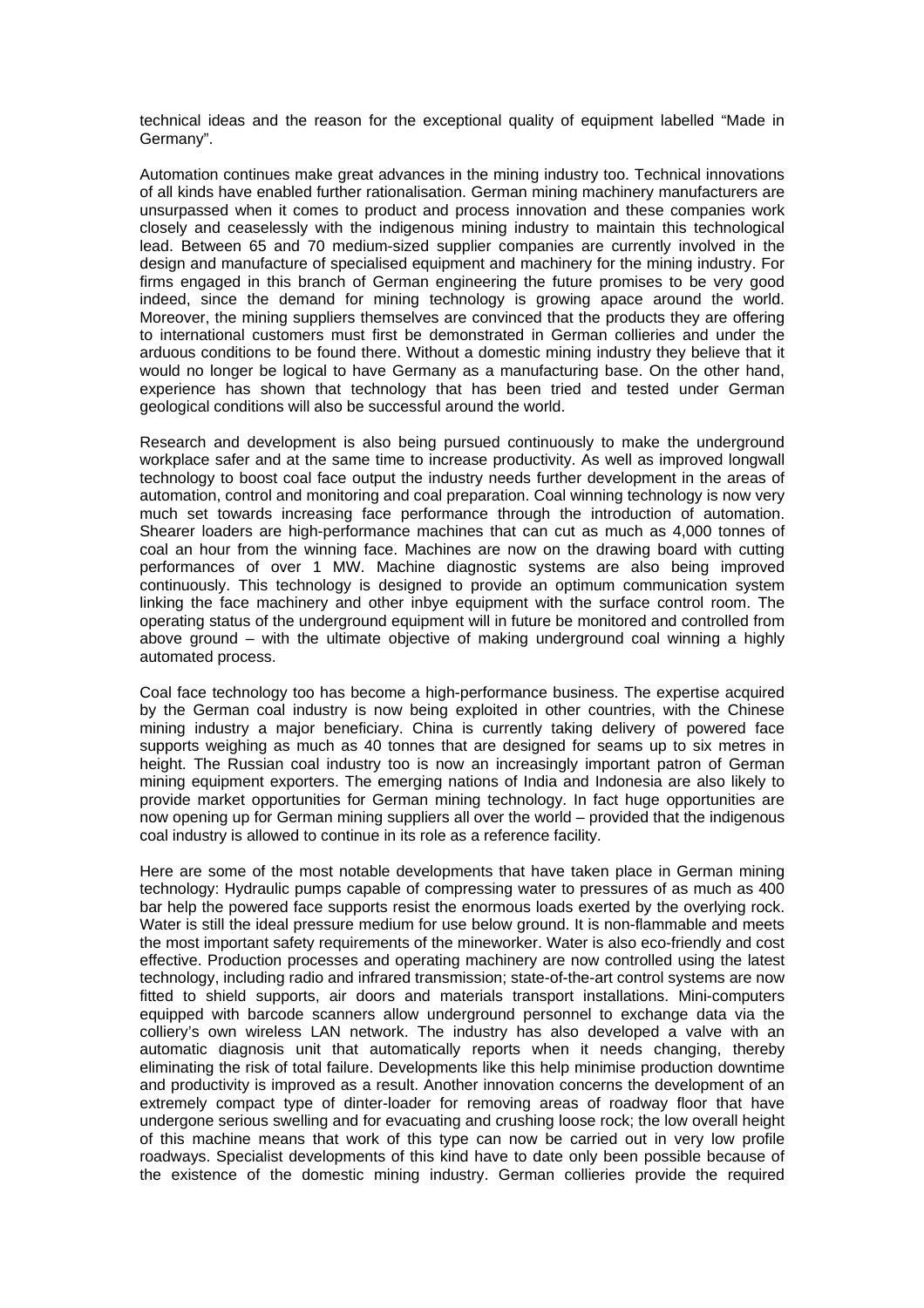specifications, serve as a test site and allow the new products and processes to be developed under real operating conditions.

And the list of such examples goes on. Less than 40% of the coal produced internationally actually undergoes professional preparation and treatment. The general introduction of efficient coal preparation techniques, like the ones developed in Germany, would result in as much as 10% more coal being available worldwide for use in power stations or in the steel industry – without coal output having to be raised by a single tonne.

Safety technology is another area where German suppliers are making a very important contribution to the global market, while German companies are also heavily involved in contingency measures and crisis management. Those working in the deep mining industry are under threat from a number of sources, including gas, coal dust, ignitions, working conditions and water. Many thousands of mineworkers around the globe are working under conditions of inadequate ventilation planning and monitoring. China, the world's leading producer of coal, is reliant on coal for about 70% of its total energy needs. Of the 28,000 registered mines in China, at least 26,000 can be classified as very small production units. Many of these are using mining methods similar to those employed in nineteenth-century Europe, or at least are very far behind modern working standards. According to official statistics there are more than 6,000 fatal accidents in the Chinese mining industry every year, but the number of unrecorded cases may in fact be much higher. Chinese mining corporations are currently setting up long-term partnership agreements with the German coal industry, with improved health and safety being one of the items on the agenda. In addition to the threat of fire many Chinese collieries are at serious risk of flooding. Water build-up above the working faces pose one of the biggest dangers. In the German mining industry it has been common practice for decades to pinpoint the location of this standing water and, if necessary, to pump it away. Know-how of this kind is now in great demand from the Chinese colliery operators. China has now started to close many of its small, high-risk pits and is replacing these with new, modern and safe mines. Ten large mining companies, each producing up to 150 million tonnes of coal a year, are being set up in order to re-structure the Chinese mining industry and they will eventually be responsible for ensuring a nationwide coal production base of over 2.5 bn tonnes. The country will therefore be embarking on a massive investment programme over the next ten to fifteen years.

The modern mine safety control room, which was developed in Germany, is one of the technical innovations that is likely to become part of the coal industry in China and elsewhere. In recent years the introduction of modern, high-performance data and information technology has led to marked improvements in safety levels below ground. Advanced measurement techniques are now available for the early detection of increases in dust make, gas outbursts and rising gas concentrations. "Intelligent software" can now assess the risk potential long before the situation becomes critical. This means that more time is available to take countermeasures. Mine surveying work is now undertaken using GPS technology. The results from five satellite reports guarantee a measurement accuracy of +/- 5 mm maximum. The survey points obtained on the earth's surface are used for transmitting vertical laser beams into the mine, where they are located at the target horizon. This system is capable of accuracy levels of less than 5 cm on the coordinates and less than 3 cm in elevation.

Coal mining in Germany, rather than being the museum piece that ill-informed and illintentioned critics would like to claim, is in fact a high-tech industry.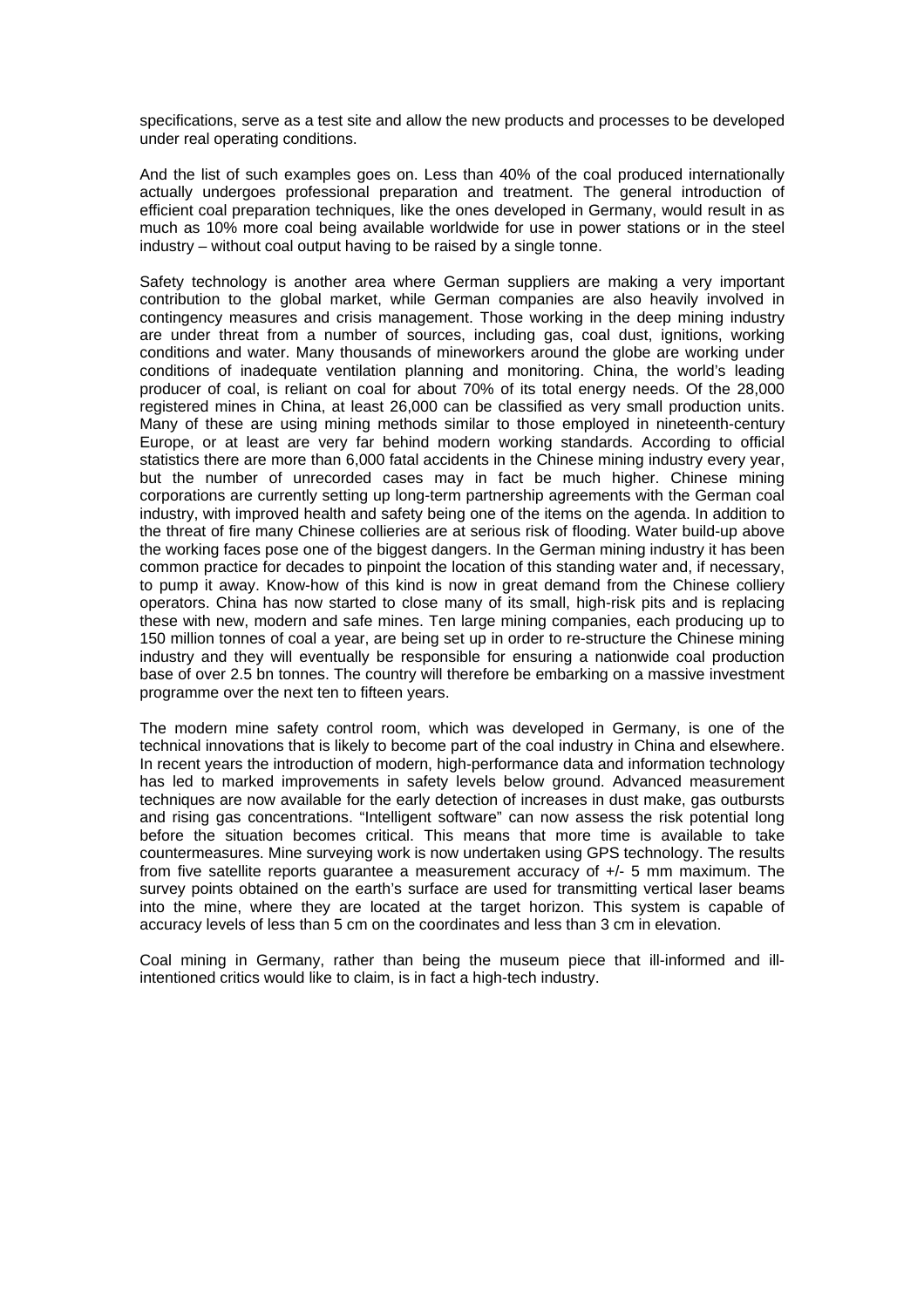## **Indigenous coal and environmental sustainability**

#### **Eco-friendly coal winning**

Environmental protection is not left out of the German coal industry's business objectives but is in fact an integral part of a corporate strategy that is geared towards high-performance, sustainable mining. The industry's environmental policy is based on the rational use of resources and energy, protection of the atmosphere, reductions in noise and air contaminants, water and soil conservation and environmentally compatible waste management. On the basis of these criteria Saar colliery, for example, successfully introduced the DIN 14001 environmental management system for the "extraction, transport and preparation of coal" and the "operation of colliery spoil tips", and as a result the mine was independently awarded an environmental accreditation. Saar colliery is therefore setting the pace for the rest of the European mining industry and indeed the other mines operated by Deutsche Steinkohle are also meeting high environmental standards when measured against the international competition.

Deutsche Steinkohle has ambitious targets for the future. The "Colliery 2012" project aims to set new technological standards worldwide and environmental considerations are very much part of this plan. Production can be increased indirectly through infrastructure measures by concentrating on a smaller number of high performing, high-tech workings. Over the last fifteen years the output per working face has more than doubled as a result of the development of the high-performance production unit. And this in turn makes a real contribution towards the rational use of resources.

This policy also extends to mine gas utilisation from both active and closed collieries. In working collieries the mine gas is pumped to the surface through pipelines. It is then compressed and used to fuel gas-powered motors. Connected generators use this energy to produce electricity, which is fed into the regional grids. When draining gas from closed mines it is possible either to use the original pipelines, if available, or to drill surface boreholes down into the deposits.

The Saar coalfield has been using mine gas in this way for about a hundred years and this area still extracts about 300 million cubic metres annually. The gas is transported by a series of twelve suction and compressor units, via a 110 km-long gas circuit, to the mine's own gas plant and from there distributed to industrial clients, mainly in the steel industry. District heating systems are also supplied and – in some cases – CHP plant are set up. There are currently five stations in operation generating heat and electricity simultaneously. One of these, at Völklingen-Fenne, features the world's largest mine gas-fuelled engine plant. This unit comprises fourteen gas motor-generator modules that produce 284 million kWh of electricity a year – enough for 71,000 homes – and 251 million kWh of heat for some 14,000 households. Mine gas is subject to the terms of the Renewable Energies Act and in 2004 this fuel accounted for 16% of the entire renewables input. Mine-gas operations of this kind have an important environmental contribution to make, with the STEAG companies Minegas and Mingas-Power achieving a reduction of 3.3 to 3.5 million tonnes-equivalent of  $CO<sub>2</sub>$  emissions a year and STEAG Saar Energie 1.7 million tonnes.

#### **Climate-friendly coal utilisation with clean coal technology**

While for years coal had suffered from the reputation of being a dirty fuel, both in Germany and elsewhere around the world, with many seeking to label it as a "climate killer", its public image has more recently taken a turn for the better. The overall prospects for coal as a fuel now appear to be relatively good, both in terms of cost effectiveness and public acceptance.

Much of this face-lift can be attributed to new technical developments in coal utilisation, which are generally referred to under the name Clean Coal Technology. These processes allow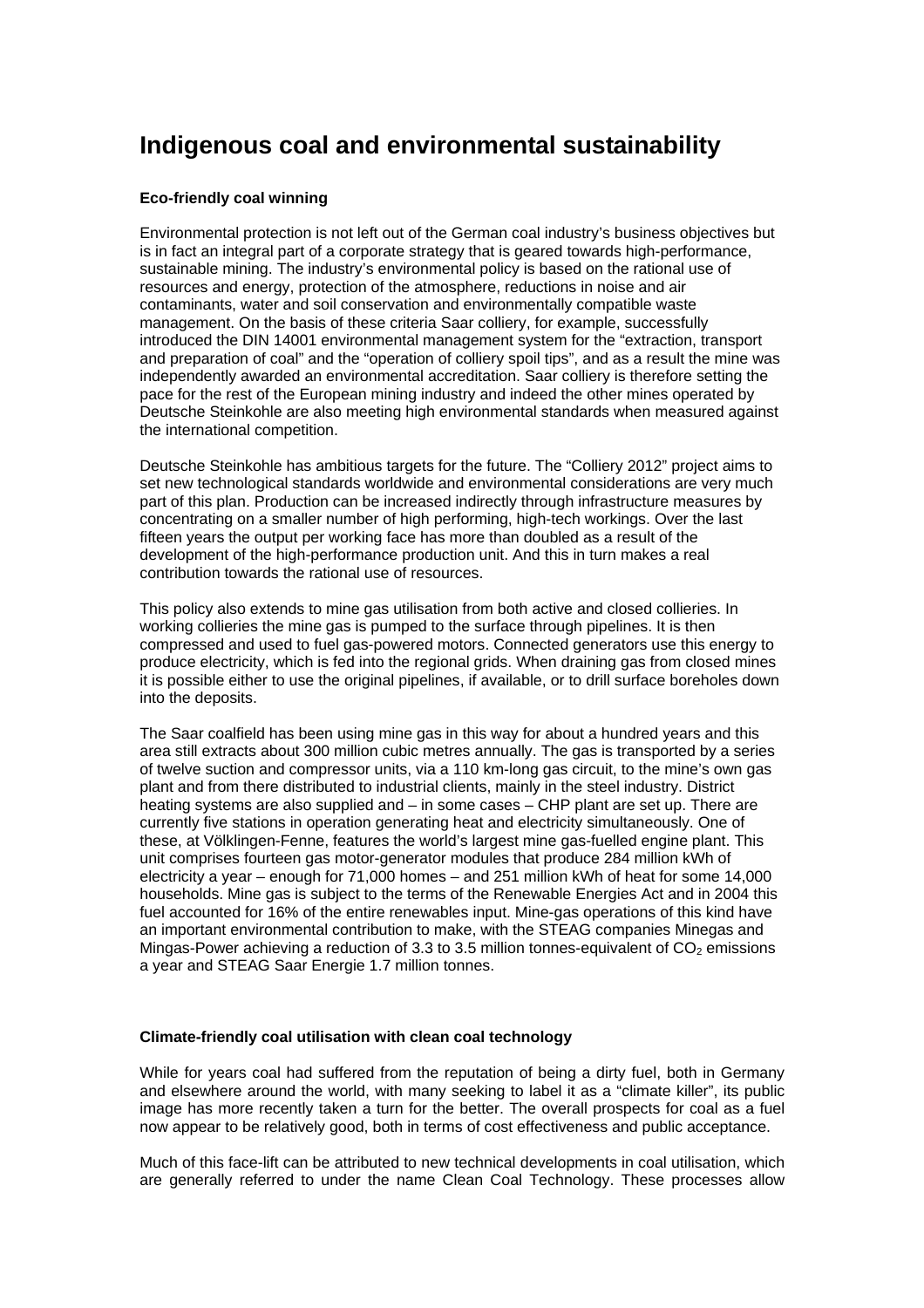electricity to be generated from coal in a more environmentally and climate-friendly way and have an enormous potential for further development.

The term "clean coal" has long been applied to processes designed to limit emissions of sulphur dioxide, nitrous oxides, dust and particulate matter, as well as heavy metals; industrial-scale versions of this technology are now available and in Germany installations of this type are increasing their efficiency levels year on year. Almost all the residue produced, notably ash and gypsum, is recycled as construction material for the building industry. Waste water is treated to such a degree of purification that it can safely be pumped into the watercourses. Huge progress has also been made in raising efficiency levels at coal-fired power stations. In its latest Green Paper the European Commission applauds the fact that in the EU the efficiency of coal power stations has improved by some 30% in the last 30 years as a result of consistent research and development; this is well above the international average. Modern, efficient coal-fired power stations are now able to achieve 46% efficiency, as demonstrated by STEAG with its CCEC concept (Clean Competitive Electricity from Coal) as well as by the current power plant project at Walsum. In the medium term R&D efforts in the field of steam power plant will be focussing on the use of high-tech materials with a view to attaining efficiency rates of 50% and more. E.ON, for example, is now laying concrete plans for the construction of a 400 MW coal-burning demonstration plant at its Scholven site in Gelsenkirchen; by 2014 this installation, which will be part of the COMTESS 700 project (steam temperatures of 700 degrees at a pressure of 350 bar), is expected to be operating at levels in excess of the "magic" 50% efficiency. Higher efficiency rates equate to lower coal consumption for the same amount of electricity generated, which in turn helps conserve resources and lower  $CO<sub>2</sub>$  emissions. In fact it would be more accurate to describe initiatives of this kind as "*cleaner* coal" projects.

The long-term R&D focus in this area will be not only on achieving higher efficiency levels but also, and with increasing intensity, on the design of low-emission and even zero-emission coal-fired stations using  $CO<sub>2</sub>$  capture (and storage); such a breakthrough promises to make a massive contribution to the global environmental programme. In the autumn of 2005 the climate experts on the IPCC also confirmed this in a UN special report, which states that by 2050 between 20 and 40% of the global  $CO<sub>2</sub>$  emissions could be captured and stored at an acceptable cost. A number of tried and tested methods are now available for  $CO<sub>2</sub>$  separation (the most notable being IGCC: Integrated Coal Gasification Combined Cycle, the Oxyfuel process and the downstream  $CO<sub>2</sub>$  scrubber as an integral part of the conventional coal-fired generation process). The permanent storage of the separated  $CO<sub>2</sub>$  by means of CCS techniques (Carbon Capture and Storage), for example in depleted oil and gas fields or in water-bearing geological formations, is an area in which the procedures involved – while essentially feasible from a technical point of view – require further clarification. In Europe companies such as BP, Shell and Statoil are currently planning to carry out large-scale projects of this kind at some time in the near future. Such measures will clearly increase the cost of coal utilisation. However, cost assessments indicate that electricity from coal-fired stations with  $CO<sub>2</sub>$  capture and storage will remain significantly cheaper in the long term than many forms of power generated from renewables, and indeed overall will also prove to be more favourably priced than CCS gas-generated electricity. Incidentally, not only would this technology offset the ecological disparity between coal and gas but in fact would put coal at an advantage in terms of emissions released during transport.

At the moment "clean coal" is already being equated with  $CO<sub>2</sub>$ -free coal-fired generation, which is still somewhat premature. According to the Clean Coal Centre, which is part of the International Energy Agency, the first commercially operated (almost) emission-free coal-fired power installations are not likely to come on stream before 2010 or so. Work has already started on a number of development projects around the world, including the FutureGen Project in the USA. This venture, which is backed by massive state funding, was described by President Bush in his State of the Union Address in early 2006 as an opportunity for ensuring long-term national energy security. The project also represents an important component of the Asia-Pacific Partnership on Clean Development and Climate, which was agreed between the USA and other major coal producing countries. This agreement has set itself the goal of achieving environmental sustainability through, among other things, the promotion and transfer of clean fossil-based technologies. The EU Commission is making great efforts to